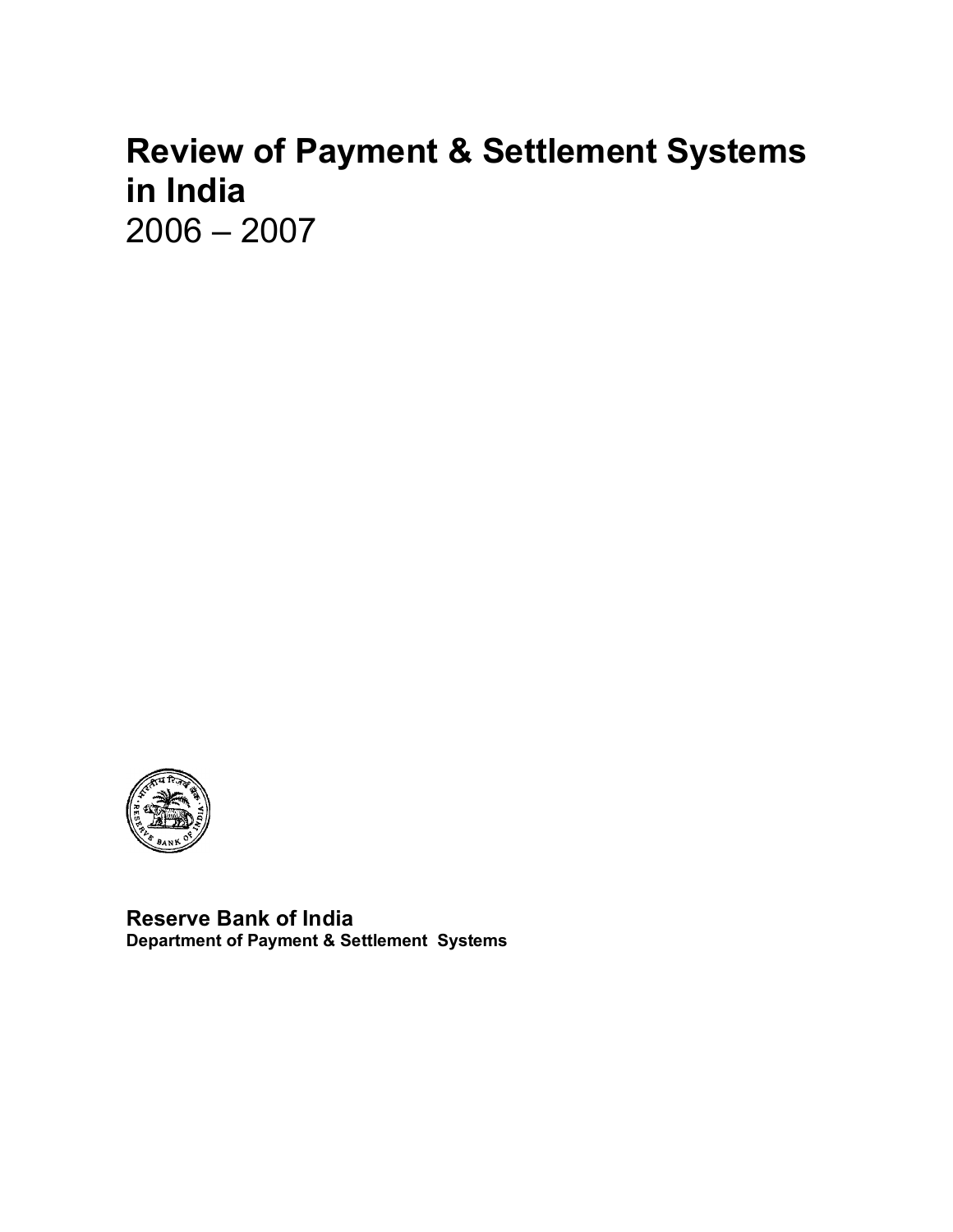### **Executive Summary**

The Governor, Reserve Bank of India, had on April 24, 2007, in his 'Annual Statement on Developmental and Regulatory Policies for the Year 2007-08 ' announced that a annual review of payment and settlement systems would be undertaken on the parameters of customer service, cost of operation, service charges and overall impact on the financial system. This review for the year ended March 31, 2007, is the first such exercise.

As part of the review, feedbacks were collected from banks, trade and industry, and consumer associations. The major issues affecting the choice of a payment instrument and suggestions for improvements where collected as part of the feed back.

The factors affecting the choice of payment instruments were identified and classified under three main headings (i) Sociological (ii) Instrument specific issues and (iii) The service provider. The sociological factors affecting the choice can be further classified as (a) infrastructure (b) disposable income, (c) educational level and (d) accessibility. The factors specific to the instruments can be classified as a) Cost, (b) Security (c) acceptability and (d) type of payments. And the role of service provider is vis-à-vis (a) marketing (b) level of technology (c) competent employees, (d) Last mile connectivity and (e) Customer service, were the other factor affecting the choice.

From the feedback, it could further be gauged that, the level of awareness and familiarity with payment services offered by banks are at varying level. Large corporate bodies have taken number of initiatives for the adoption of new payment modes. They have been able to identify cost advantages in the migration to new payment instruments. Further, the implementation of ERP systems at the industries, with the support from banks facilitated the migration to new payment modes. At individual level, the lack of awareness and cost was identified as the main factors inhibiting migration. The major suggestions / recommendations received through the feedback are mentioned below.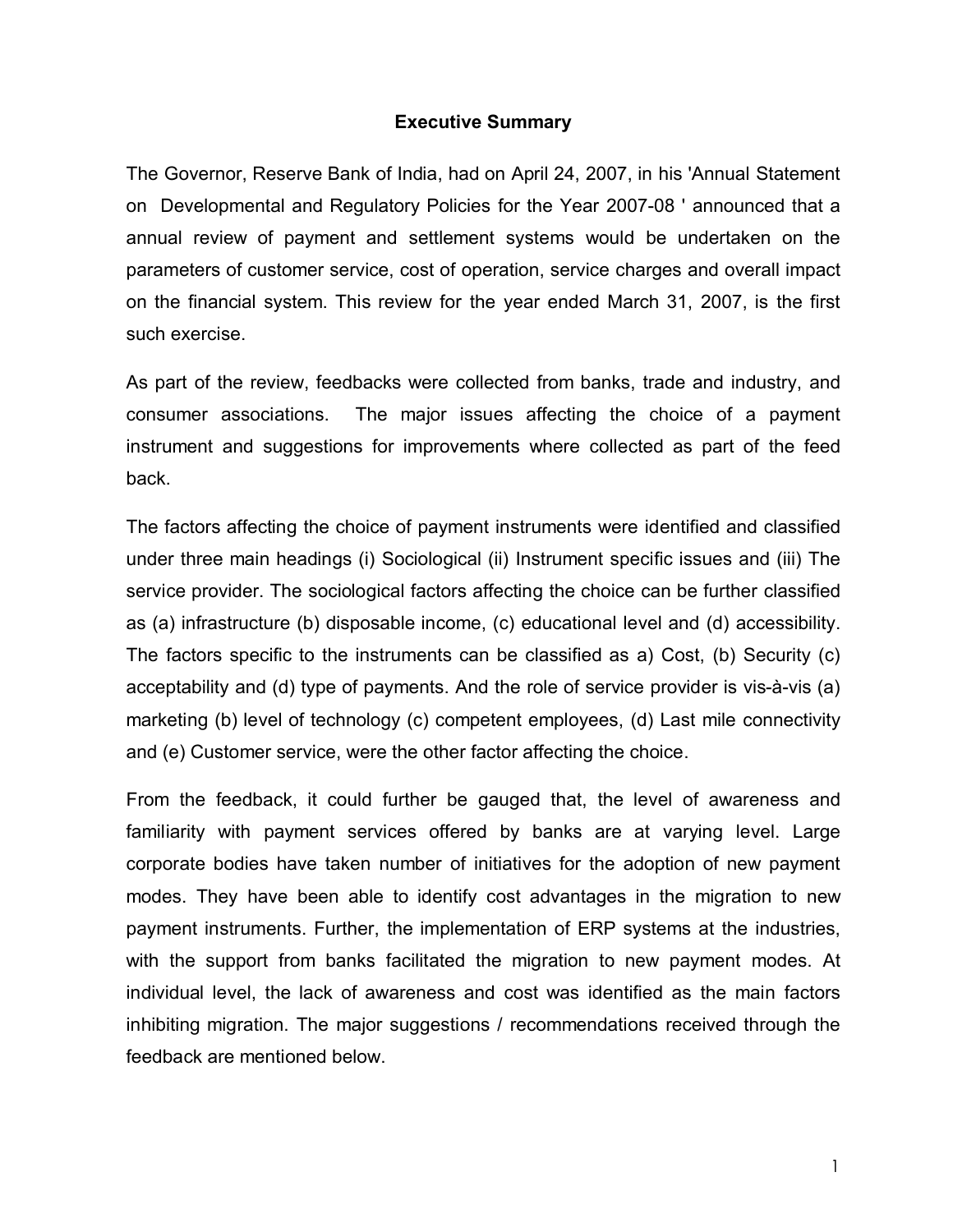It was expressed that while the payment infrastructure has improved in reach, the requirement to include all banks in the payments system loop and the need for increasing the coverage of the branches was highlighted. It was suggested that the existing EFT mode of payment may not be discontinued till all banks branches are covered under NEFT / RTGS network. While use of credit cards have proliferated in metros and tier I cities, their acceptance at smaller cities are not widespread. It was suggested that banks may be encouraged to provide incentives to merchants at these cities for improved acceptance of cards at merchant locations.

On the operational time of RTGS, requests for increasing the cut-off time for customer payments, from the current 3.30 PM to 4.00 PM was suggested by the trade and industry.

The need for transparency in service charges and other charges related to payment systems where highlighted in the feedback. On credit cards and debit cards the need to reduce the quantum of surcharge levied on merchants were highlighted. It was expressed that, the high surcharges serve as disincentives for the promotion of these payments modes by merchants.

It was expressed that the lack of awareness of the payment products was one of the factors inhibiting the growth of electronic payment in the country. It was suggested that Reserve Bank carryout awareness campaigns through various media for promoting public/corporate use of electronic payment products. Banks on their part may also initiate steps to help customers migrate to new payment systems through improved customer relations at the branch level. The lacks of awareness of both the customers and the staff at the counters have to be addressed, for acceptance of these products by customers.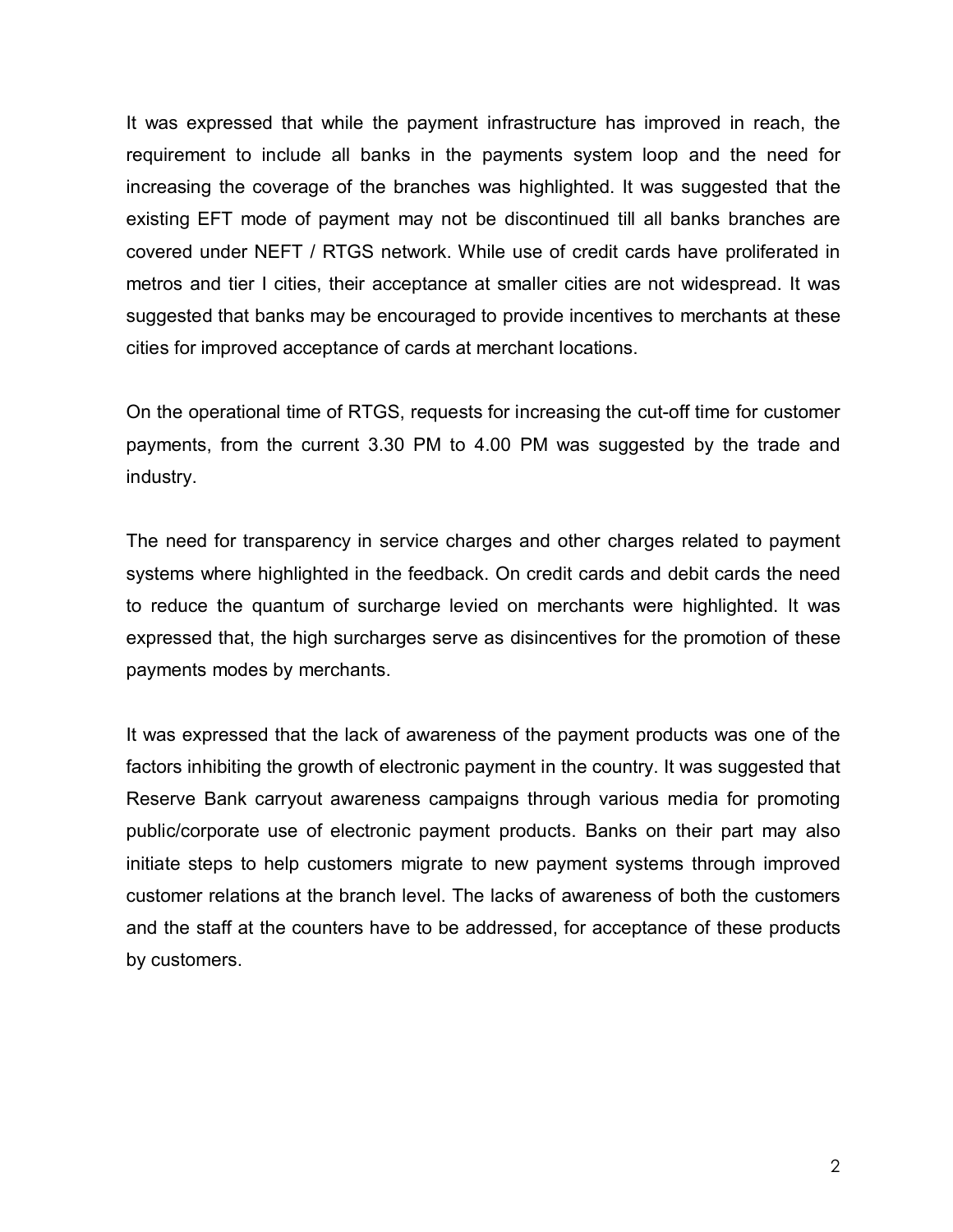While credit cards and debit cards facilitate retail payments, the cost of use of these instruments for micro payments is high. In view of this, the need for new payment modes like mobile payments and pre-paid cards has been highlighted in the feedback. The need for change in regulatory regime for enabling such systems has also been highlighted in the feedback.

### **1. Introduction**

1.1 Payment Systems are the key component of any financial system. They facilitate the movement of money in the economy. The efficient functioning of the payment system makes a key contribution to overall economic performance by allowing safe and timely completion of financial transactions. Payment Systems also provides the conduit for effective transmission of monetary policy.

1.2 World over, the payment systems segment of the financial system have been witnessing rapid changes due to the developments in Information and communication technologies. The changes are either spearheaded by the Central banks /Governments, or banking sector. The aim of most of these developments have been to (i) reduce the usage of currency and paper based payment instruments and (ii) facilitate faster movement of funds in the economy – increase the efficiency with safety and security arrangements.

1.3 Recognising the importance of payments systems to the development the economy, Reserve Bank of India, has taken number of steps during the last few years to build a robust payments system. The steps taken include building the necessary payments infrastructure and develop a strong institutional framework for the payment and settlement systems in the country. Developments in payment systems for increasing its efficiency are a continuous process. In this regard, The Governor, Reserve Bank of India, had on April 24, 2007, in his "Annual Statement on Developmental and Regulatory Policies for the Year 2007-08" announced that "In the context of progressive integration of financial markets, both domestically and crossborder, and the fast-paced changes in technology and institutional infrastructure, there is a need for annual review of payment and settlement systems. The parameters of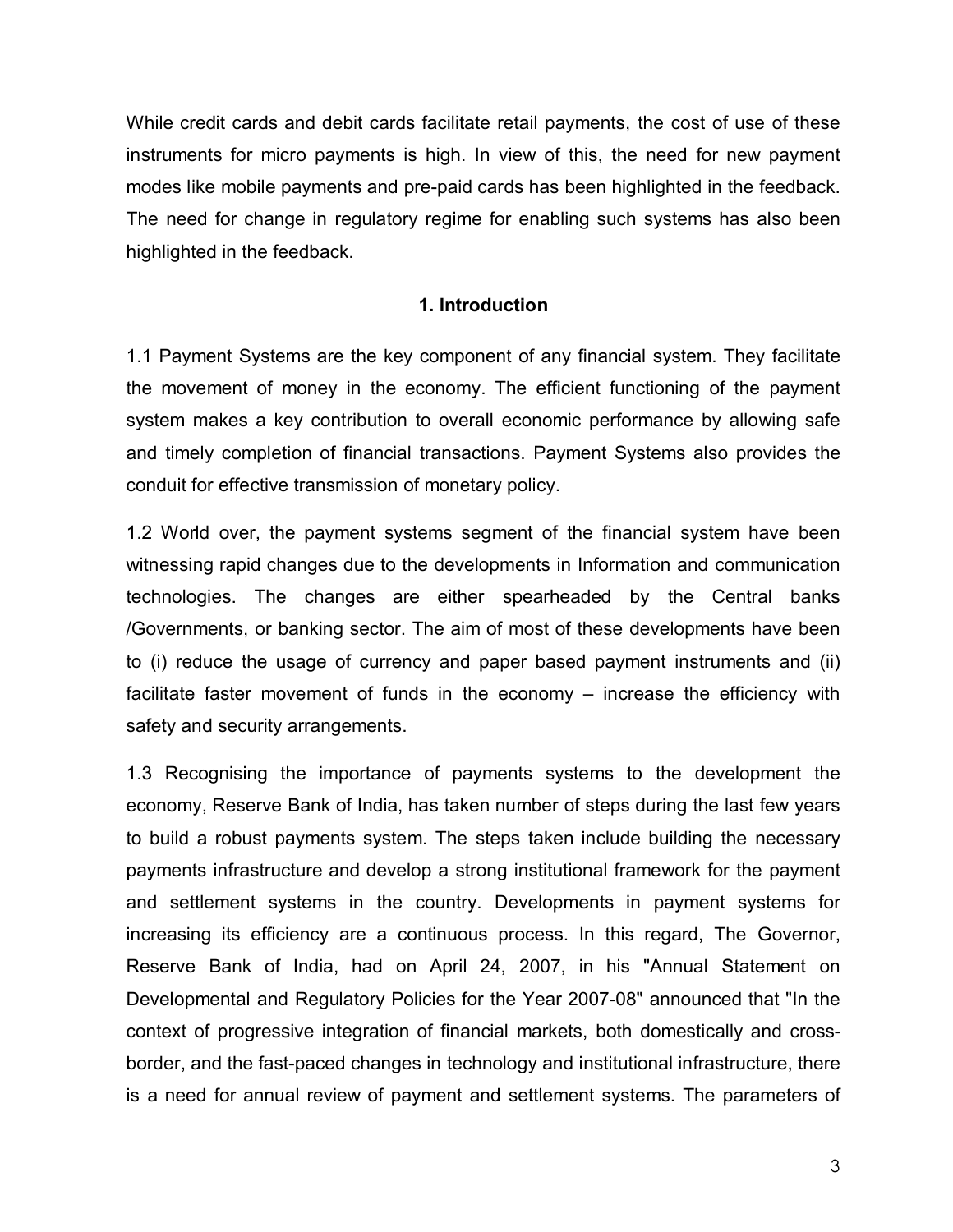the reviews would be based on the timelines of customer service, cost of operation, service charges and overall impact on the financial system. To begin with, it is proposed that the first such review would be made for the year ended March 31, 2007. The outcome of the review would be placed in the public domain by August 2007'

1.4 Accordingly the review of the payment systems in India for the period 2006 – 2007 was carried out by Reserve Bank of India. The review is presented in subsequent chapters. This review covers the developments in retail payment systems during the last few years on the timelines of customer acceptance, service charges and customer service and is based on the feedback received from individuals, customer associations, Industry associations and banks.

### **2. Retail Payment Systems**

2.1 Retail payments are transactions which can typically be classified as, (i) Person to Person, (ii) Person to Business - (eg. bill payments), (iii) Currency withdrawals (ATM/debit cards) and (iv) Advances (credit cards). These payments generally refer to obligations arising from retail commercial and financial transactions which can be either one-time person to person (or business) payments or recurring bill payments (or domestic remittances from person to persons) or payments to Governments. These transactions need not be of small value alone, but are generally of low average transaction value but high transaction volumes. They also involve a much broader range of payment instruments and transaction systems<sup>1</sup>.

2.2 The instruments used to effect these payments differ based on the requirements. They can be currency, paper based instruments like cheque and demand drafts, electronic message based systems, cards based systems and off-late Short Messaging System of mobile phone. These instruments (excluding currency) along with the systems and procedures of clearing and settlement arrangements for these instruments constitute the retail payment systems.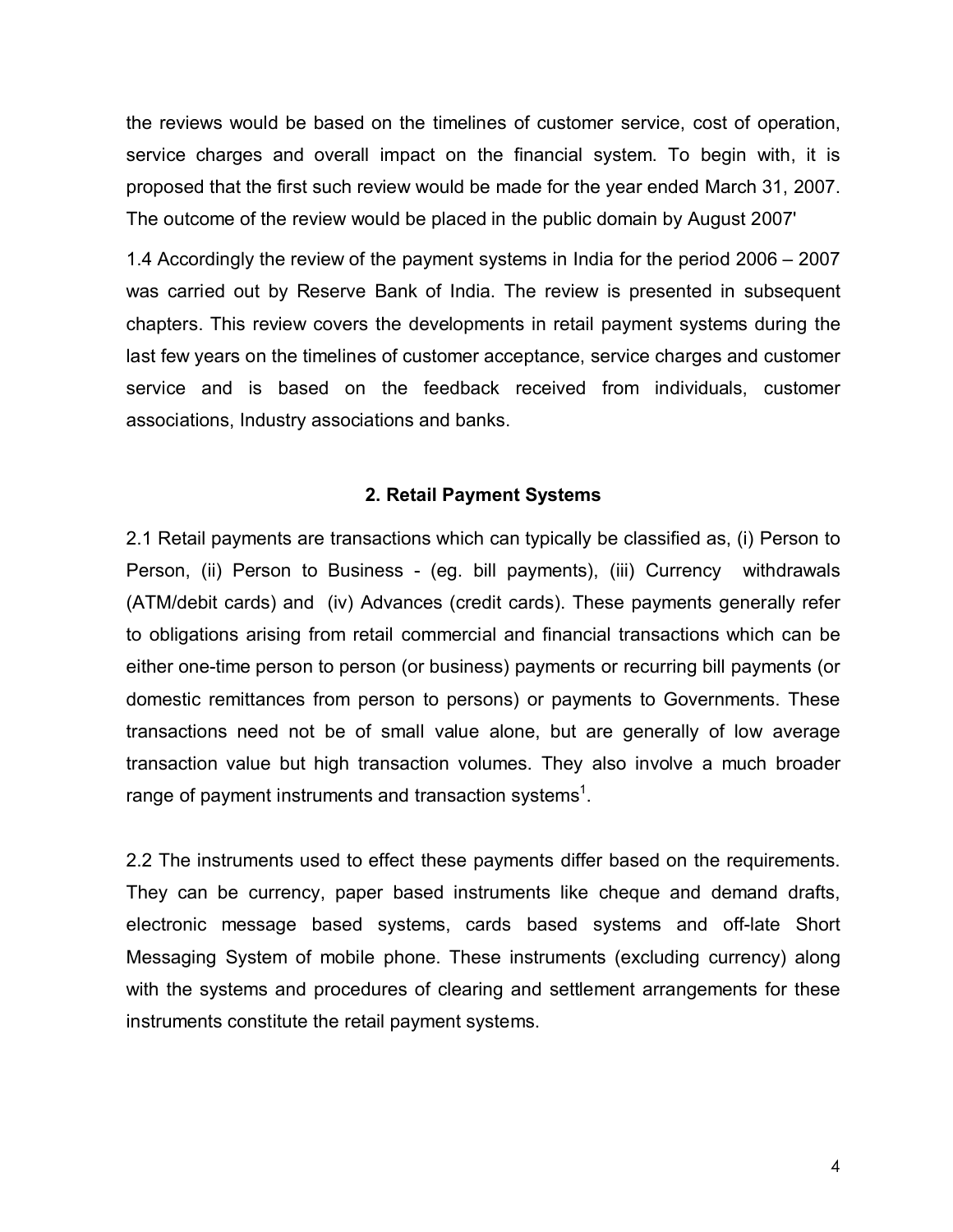2.3 The most popular means of retail payment instrument is, the Currency which is the legal tender. The main advantage of currency *vis-à-vis* other payments instrument is – its universal acceptance, immediate final settlement and relatively lowest cost to the payee for upfront payment (cost would be involved when the payment has to made at a particular location). The major disadvantage of currency is – carrying of large quantities of currency to make payments would involve transportation issues and is also a security risk. Further, holding large quantities of currency does not fetch any return - the interest foregone because of currency holding is a cost to the holder of currency. While currency as a payment instrument would have no perceptible cost to the payer, the processing of this instrument involves a cost to the society. Next to currency the other paper based payment instruments *viz.* cheques have been a common mode of payment instrument for the business. The general public prefers this mode mainly for payment of utility bills etc.

2.4 The developments in technology resulted in numerous innovations in the payment system area. These innovations resulted in systems which are more efficient in terms of the time and effort needed to process payment instructions. The innovations started with processing of payment instructions stored in electronic formats in their storage media's, which were manually transported to processing centers (clearing houses) which further graduated to the transmission of electronic messages in secured formats through secured communication channels. These innovations have resulted in the payment instruments like – electronic funds transfer systems and card based systems; the latest innovation being mobile phone based payment systems.

### **Role of Reserve Bank of India in the retail payments arena**

2.5 Recognising the role of an efficient and secure retail payment system for the economy, Reserve Bank of India has taken a number of steps during the last few years, to build an efficient retail payments infrastructure and develop a strong institutional framework for the payment and settlement systems in the country.

 $^1$  Committee on Payment & Settlement Systems, Retail Payments in selected countries: A comparative study – September 1999.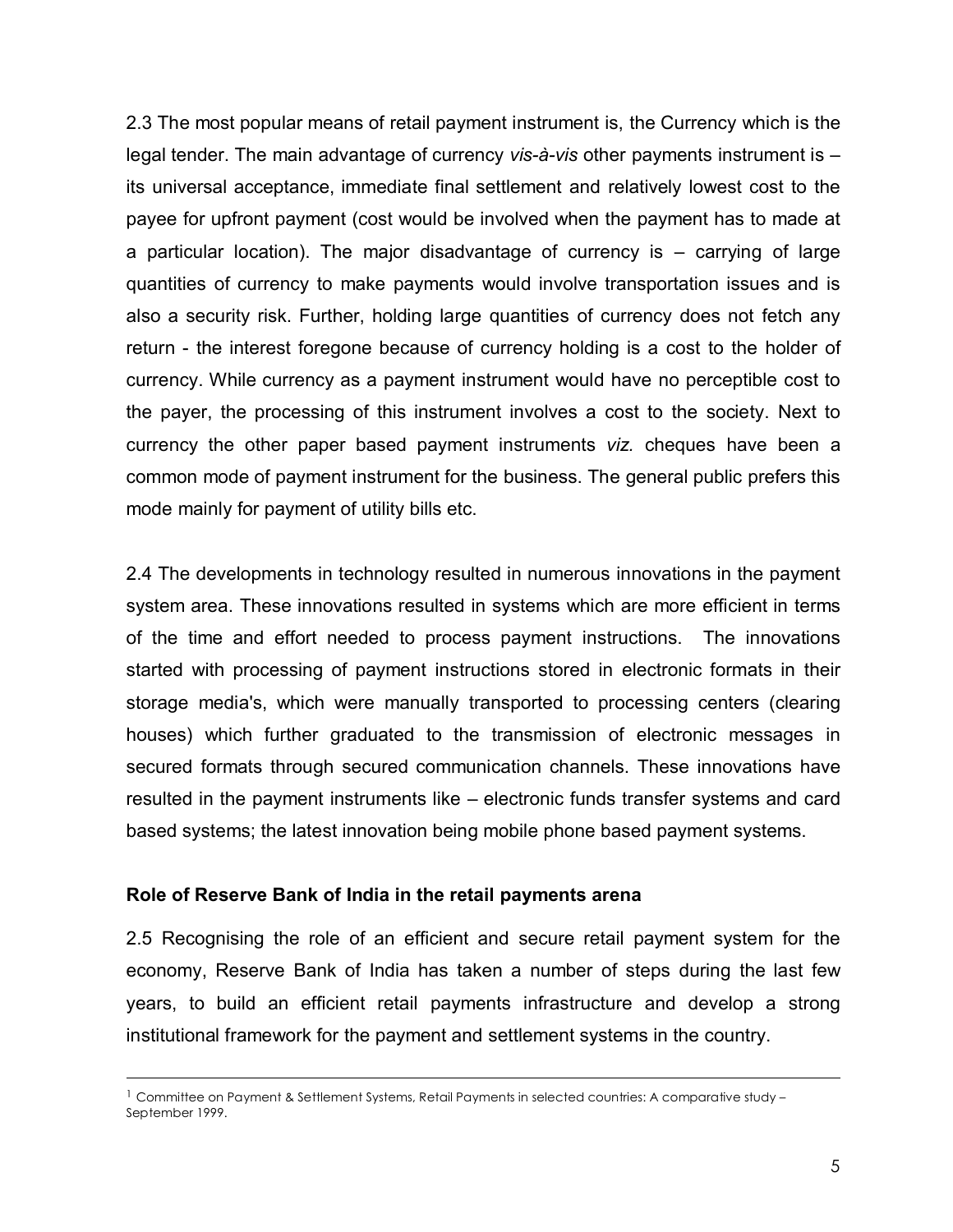2.6 The process of infrastructure building started with the mechanisation of cheque clearing operations through the introduction of MICR based clearing at the four metros cities and thereafter covering the other important centers. The foray of the country into electronic payments arena started with the introduction of Electronic Clearing Service (ECS) and Electronic Funds Transfer System. Though, the system was initially confined to RBI managed clearing houses, it made a good beginning of the era of electronic payment mechanism in the country. While ECS facilitated settlement of bulk payment instructions, EFT facilitated one-to-one remittances. RBI introduced the National Electronic Funds Transfer System (NEFT), a modified EFT system incorporating PKI based security features and centralized settlement facility in 2005.

2.7 On institutional structure - consequent upon the Government of India Gazette Notification dated February 18, 2005, of the Reserve Bank of India (Board for Regulation and Supervision of Payment and Settlement Systems) Regulation, 2005, a Board for Payment and Settlement Systems has been constituted. A separate department called Department for Payment and Settlement Systems have also been formed in Reserve Bank of India to have focused attention on Payment and Settlement systems.

### **Legal Basis for Payment Systems**

2.8 The development of robust and secure financial infrastructure requires sound legal basis. To align the legal system to the current requirements amendments were carried out to the existing statutes and new laws were introduced. The *Information Technology Act 2000* recognises electronic payments. The *IT Act* included, among other things, an amendment to the *RBI Act,* which empowers the Reserve Bank to regulate electronic funds transfer among banks and financial intuitions. Amendments have been carried out to the *Negotiable Instruments Act 1881* to enable cheque truncation and to define e-cheque. A Payment and Settlement Systems Bill has been drafted and is pending the approval of the Parliament.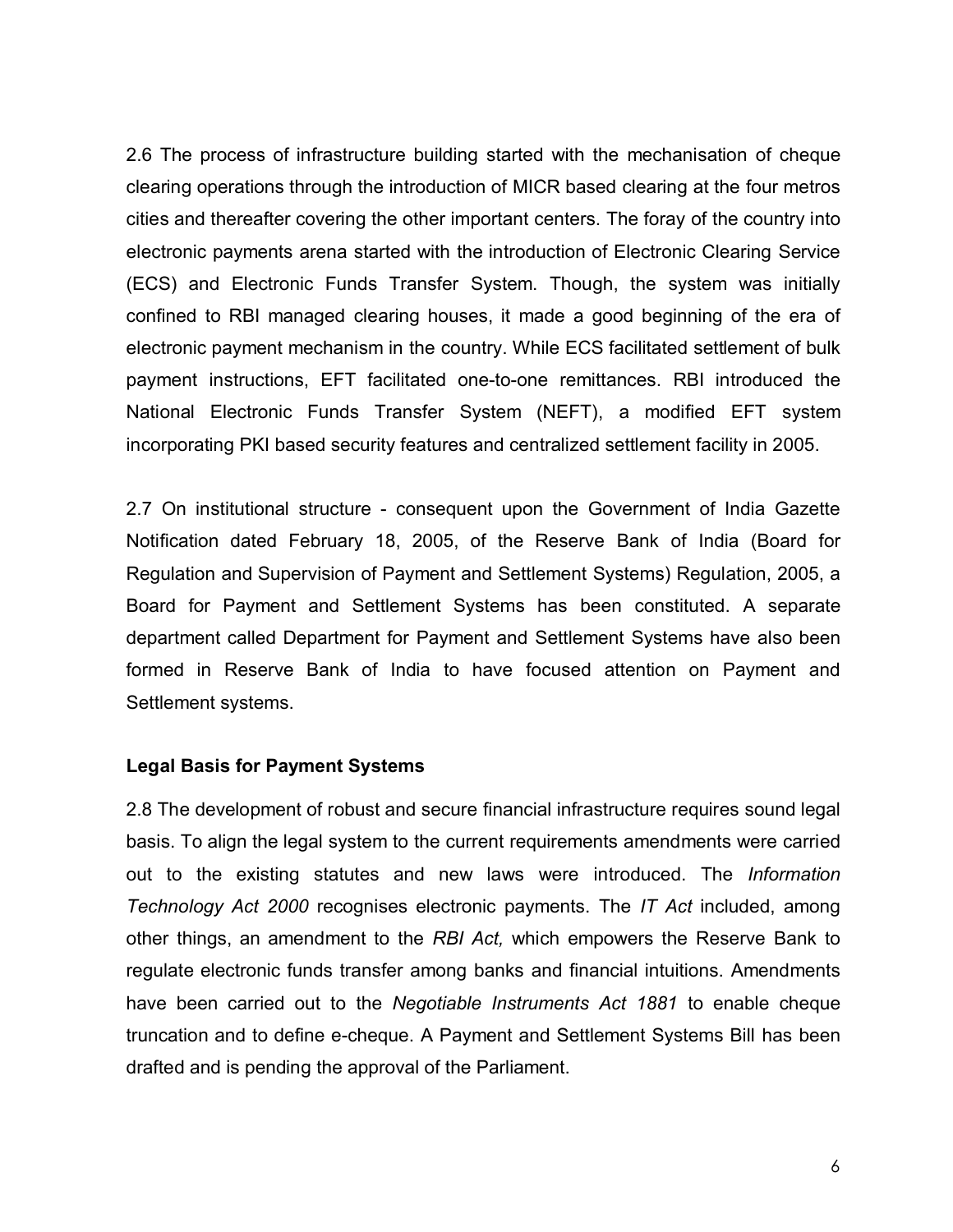### **Retail payment instruments**

**2.9 Cheque** : Cheques as payment instrument is most popular mode of payment in the country. The clearing and settlement of cheques drawn on different banks require the coming together of the banks in that area for transfer of instruments and the final settlement of funds. This process is facilitated by the clearing houses at these centers. Currently, 1064 clearing houses are operational in the country. Of these, at 59 centers the clearing and settlement process has been mechanised by the introduction of "Magnetic Ink Character Recognition (MICR)" based sorter machines. Eighty percent of the total cheque clearing volume and value in the country are accounted for by these centers. *To further bring in efficiency and automating the settlement obligation Magnetic Media Based Clearing System (MMBCS) is being implemented at centers with more than 15 bank branches, where, currently the process is being carried out manually.* At the remaining centers where the volumes of cheques are low, manual clearing continues.

2.10 The clearing and settlement cycle in the country is two days – one Day-1 the cheques are presented at the clearing house and Day-2 the funds settlement and return clearing are accounted for.

2.11 Cheques continue to be predominant mode of non-cash payment in the country. Of the total cheque processed the MICR based clearing system accounts for more than 80% of the volume and value of transactions. While on absolute terms the volume of cheques issued in the country is still substantial and increasing, it is observed that the rate of growth has decreased during the last few years. The growth rate which was 14.1% in 2004-05 to has decreased to 6.5% in 2006-07.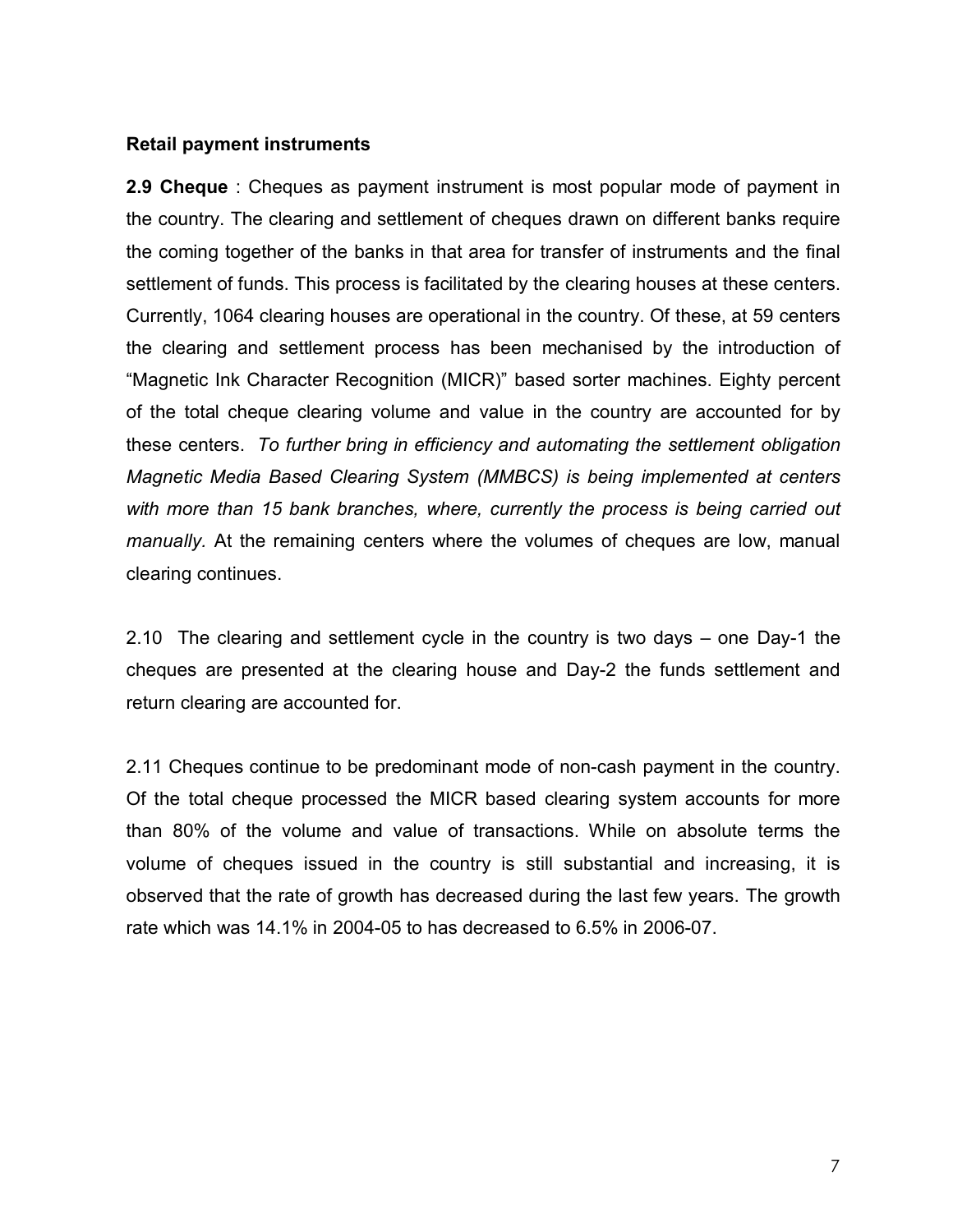# **Electronic Retail Payment Instruments**

2.12 The retail electronic payment systems in the country are National Electronic Funds Transfer System and the Electronic Clearing System.

**2.13 National Electronic Funds Transfer (NEFT)**: This is a message based funds transfer system. The system provides secure one-to-one funds transfer facility for customers of banks. Unlike its precursors the EFT system which provided settlement facility only at few centers, the NEFT facilitates national coverage, with centralized clearing and settlement facility. Further, to provide sound legal basis to the system, the system is provided with Public Key Infrastructure (PKI) based security system. There are six settlements during a day in this system, thereby facilitating same day settlement of funds, for customers using this facility.

2.14 The NEFT, was introduced in 2005. Since its inception the coverage of NEFT has increased. Currently it is available in 28000+ bank branches, through 67 banks at 3000+ centers. The target is to cover all branches with RTGS facility, initially and then, further expand it to all computerized bank branches in the country. The system also envisages extending it to non-computerised rural branches as well through the project, NEFT extended. As per this project the transaction will be routed to the nearest NEFT branch, and the last mile would be covered manually.

**2.15 Electronic Clearing Service (ECS)**: ECS is a retail payment system which facilitates bulk payments, that facilitate payments from one-to-many and receipts that are from many-to-one. The two components of this system are ECS(credit) and ECS (Debit). This facility is now available at 67 major centers in the country.

o **ECS (Credit)**: ECS (Credit) facilitates the bulk payments whereby the account of the institution remitting the payment is debited and the payments remitted to beneficiaries' accounts. This facility is mostly used for making bulk payments, like payment of dividend to investors, payment of salaries of employees by institutions etc. For this purpose, the company or entity making the payment has to have the bank account details of the individual beneficiaries.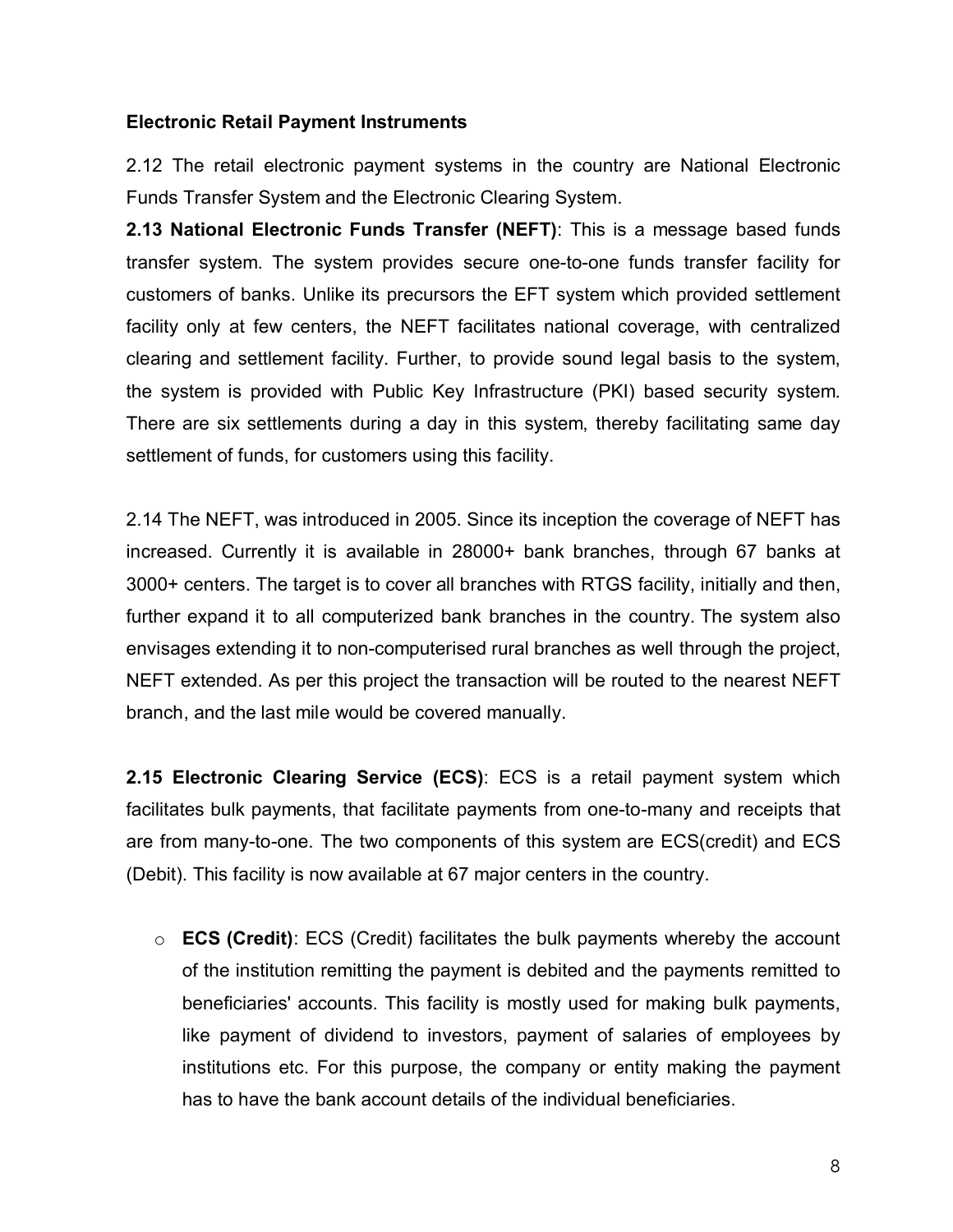o **ECS (Debit)**: ECS (Debit) facilitates the collection of payments by utility companies. In this system the account of the customers of the utility company, in different banks are debited and the amounts are transferred to the account of the utility company. The company providing this facility has to receive the mandate to collect funds from its customer. On receipt of the mandate the company advices the consumer's bank to debit the payment due from the account on the due dates. A copy of the advise is also send to the customer.

2.16 The clearing and settlement transactions through ECS occur at the respective centers. A centralized facility is available at RBI Mumbai to receive the ECS (credit) files meant for credit at other 14 RBI centres. State Bank of India (SBI) and Punjab National Bank (PNB) have been advised to commence such service of centralized receipt of ECS (credit) files for 20 SBI centres and 13 PNB centres where the ECS facility is provided by the respective banks.

2.17 The volume of transactions processed through ECS clearing systems has been registering substantial growth during the last few years. This growth can be attributed to the consistent effort made by Reserve Bank to familiarize this mode of payments among Government Departments and Private sectors. Yet another factor that contributed to the growth of transactions is the blossoming of a few bill payment companies who facilitate the payment of utility bills. These companies use ECS for effecting their payments. The monthly average volume of transactions through ECS has since reached 14 million. During the year 2006-07, total volume of ECS transactions processed was 144 million of which 69 million transactions were ECS (credit) and 75 million transactions pertained to ECS (debit). Table 2 gives the statistics of the transactions processed through the ECS mode. Interestingly, the growth in ECS (debit) was much higher than in ECS (credit).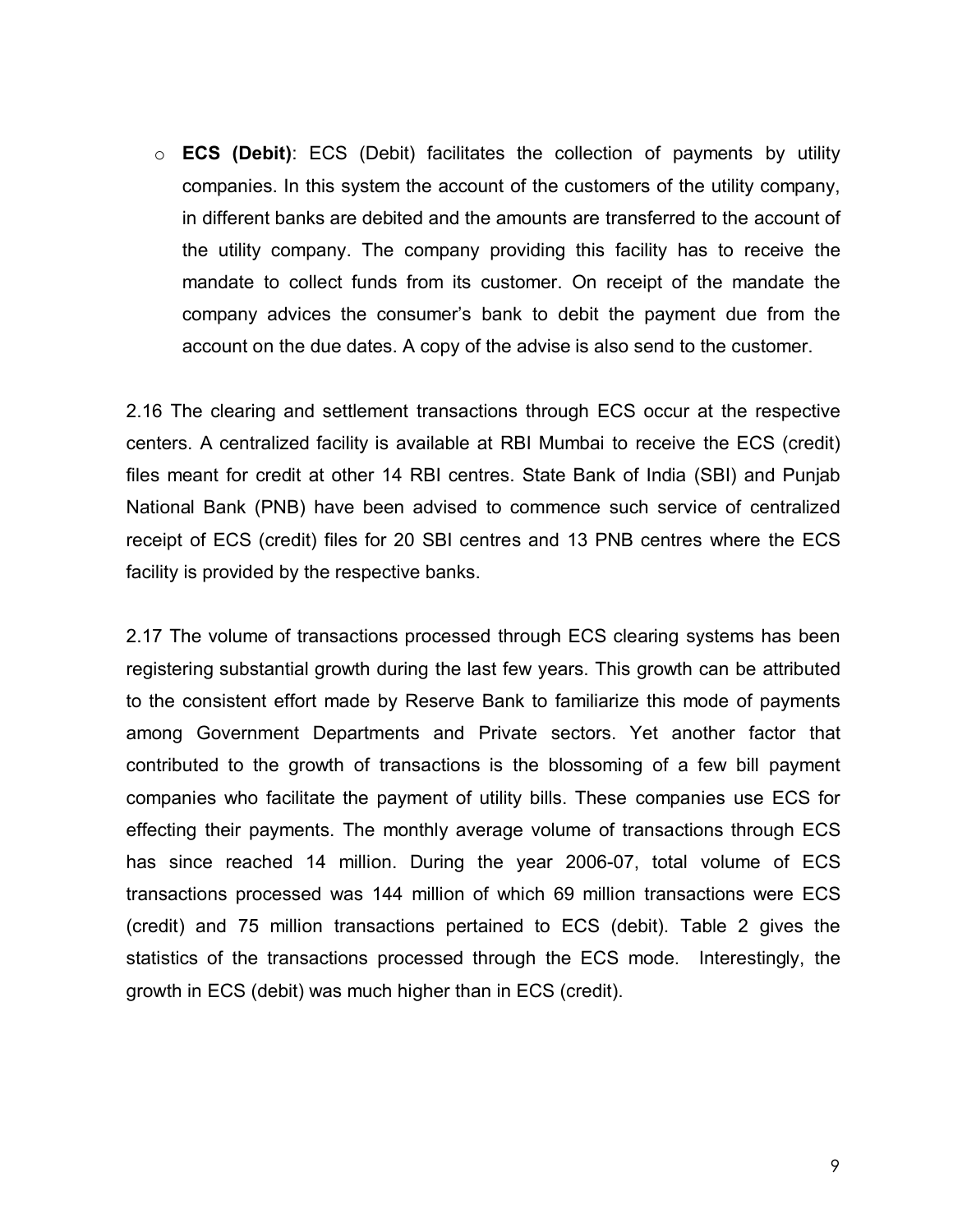|         | <b>ECS (Credit)</b> |               | <b>ECS (Debit)</b> |               |
|---------|---------------------|---------------|--------------------|---------------|
| Year    | <b>Volume</b>       | <b>Amount</b> | <b>Volume</b>      | <b>Amount</b> |
| 2003-04 | 203                 | 10228         | 79                 | 2254          |
| 2004-05 | 401                 | 20180         | 153                | 2921          |
| 2005-06 | 442                 | 32324         | 360                | 12986         |
| 2006-07 | 690                 | 83273         | 752                | 25441         |

# **Table 1: Electronic Clearing Services (ECS)** *(Volume in Lakhs and Amount in Rs.Crores)*

# **Card Based Payment System**:

2.18 Credit and Debit cards have been in use in the country for many years now. However the card base as well as the usage has picked up only during the last five years. Nearly 2 million cards are added each month and the card base as at the closed of March 2007 was 98 millions. Nearly all the cards have been issued by bank in affiliation with card issuing companies such as Visa, Master Card and American Express. Many banks converted their ATM cards to debit cards to take advantage of the switching and clearing and settlement facilities offered by Visa and Master Card. Smart Cards are relatively new and only a handful of banks have issued such cards numbering around 3 lakh cards with outstanding value of Rs.1000 crores.

2.19 Credit and Debit cards have been in use in the country for many years now. As at the end of May 2007, banks have issued 24.13 million credit cards and 78.46 million debit cards. The growth in the card based payment systems is being closely monitored. However no conclusive inference could be drawn on the impact of the charges being levied by banks as also the announcement in the Central Government Budget on the levying of service tax for the transactions through the cards.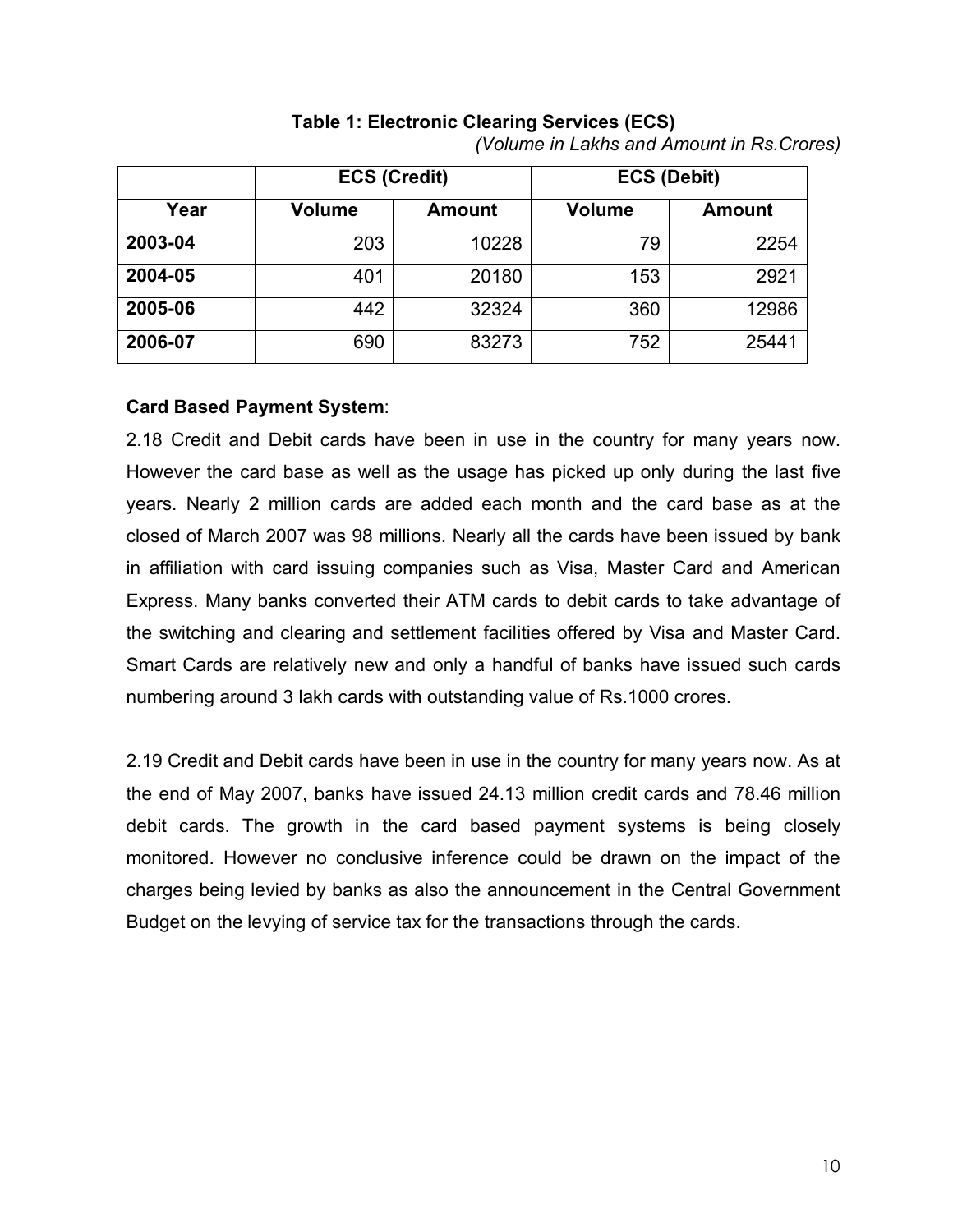### **Type Volume of transactions (in lakhs) Value of transactions (Rupees crore)** 2003-04 2004-05 2005-06 2006-07 2003-04 2004-05 2005-06 2006-07 1 2 3 4 5 6 7 8 9 **Credit Cards** 1001.79 | 1294.72 | 1560.86 | 1695.36 | 17,663 | 25,686 | 33,886 | 41,361 Debit Cards - | 456.86 | 601.77 | - | - | 5,897 | 8,172

# **Table 2: Card Based Payments**

**3. Large Value Payment Systems**

**3.1 Real Time Gross Settlement System (RTGS)** : RTGS facilitates settlement of transactions on a gross basis. This system ensures settlement of payments with no credit risk involved. It is therefore, essentially a system for settlement of large value and time critical payments. The system facilitates Inter-bank as well a customer payments. The customer payments option of RTGS is widely used by financial institutions (non RTGS members) and corporates. Individuals also use this facility for payments. The lower limit of Rs. One lakh prescribed for transactions through RTGS, limits its role as a retail payment system. Essentially the uses of the system by individuals have been for remittance of amount above Rs. One lakh. The growth in customer transactions in RTGS is given in Table 3 below.

*(Volume in Lakhs and Amount in Rs.Crores)*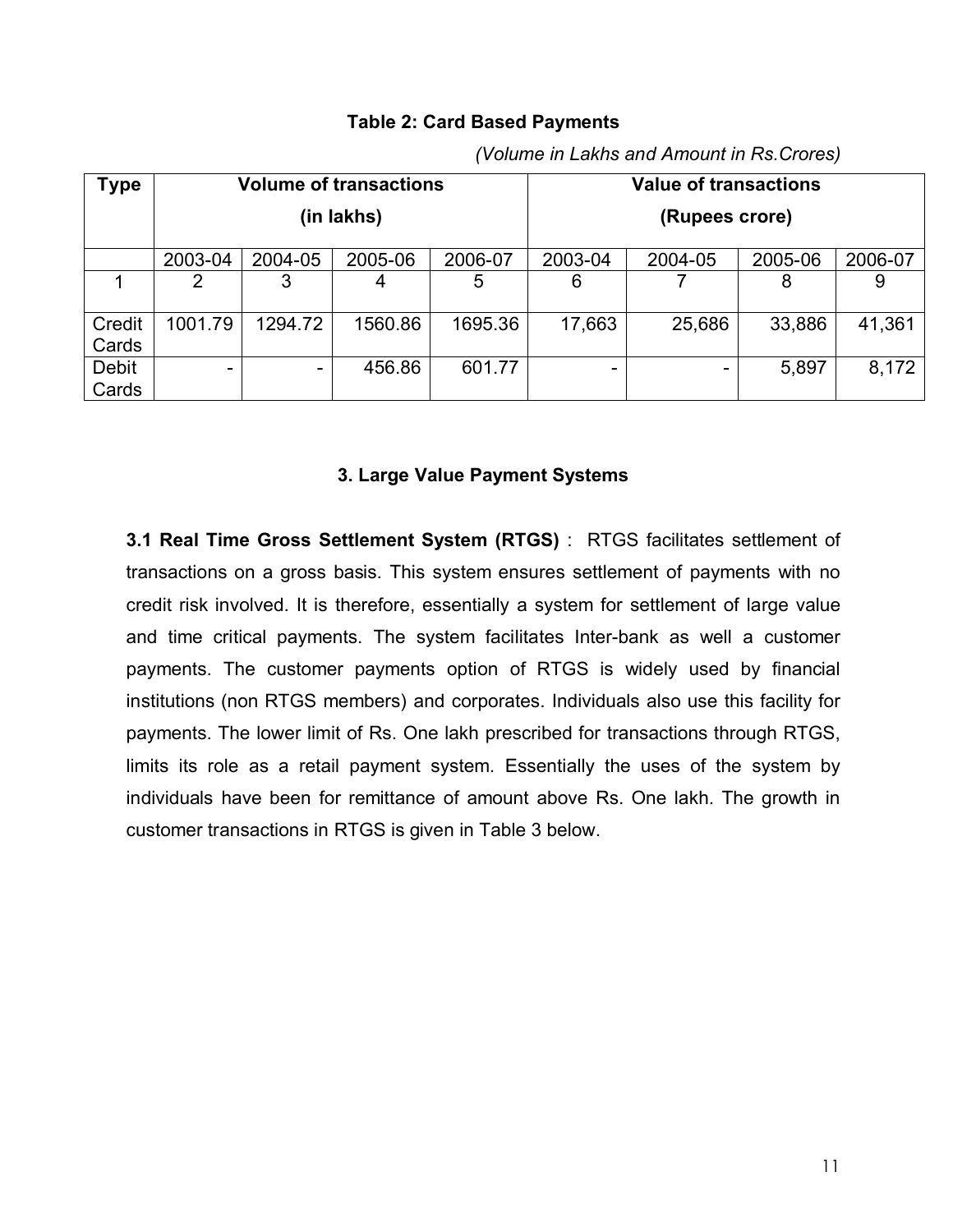|         | (Amount in Rs. Crores) |               |  |
|---------|------------------------|---------------|--|
| Year    | Volume                 | <b>Amount</b> |  |
| 2004-05 | 68492                  | 249662.00     |  |
| 2005-06 | 713058                 | 2570212.29    |  |
| 2006-07 | 2481779                | 7167807.91    |  |

**Table 3: Customer transactions in RTGS**

**3.2 High Value Clearing Systems:** High Value clearing system is the system for clearing cheque of Rs.1 lakh and above, which are payable locally. This clearing which facilitates the same day settlement of cheque, is currently held at 27 major cities in the country. The presentation of cheques under this clearing takes places during the time window 12:00 Noon to 12.30 PM and unpaid returns are exchanged during 3:00 to 3:30 PM. The volume and value of cheques cleared under this clearing is given in Table 4. While the volume of cheques cleared in this system constitutes only 1.4% of the total cheque cleared , the value of cheques presented is substantial and constitutes 41.8% of the total value.

**Table 4: Volume and Value of Cheques in High Value Clearing**

| Year    | <b>Volume</b> | <b>Amount</b> |
|---------|---------------|---------------|
| 2004-05 | 131           | 4607208       |
| 2005-06 | 159           | 4981428       |
| 2006-07 | 187           | 5034007       |

3.3 High value clearing system is popular among the business communities in the centers where they are operational. Proposals for opening such systems had been received from the clearing houses at Amritsar, Chandigrah and Coimbatore. But these requests were not acceded to as, High Value clearing being an unsecured Deferred Net Settlement System (DNS), with inherent risks, should migrate to RTGS system which is risk mitigated.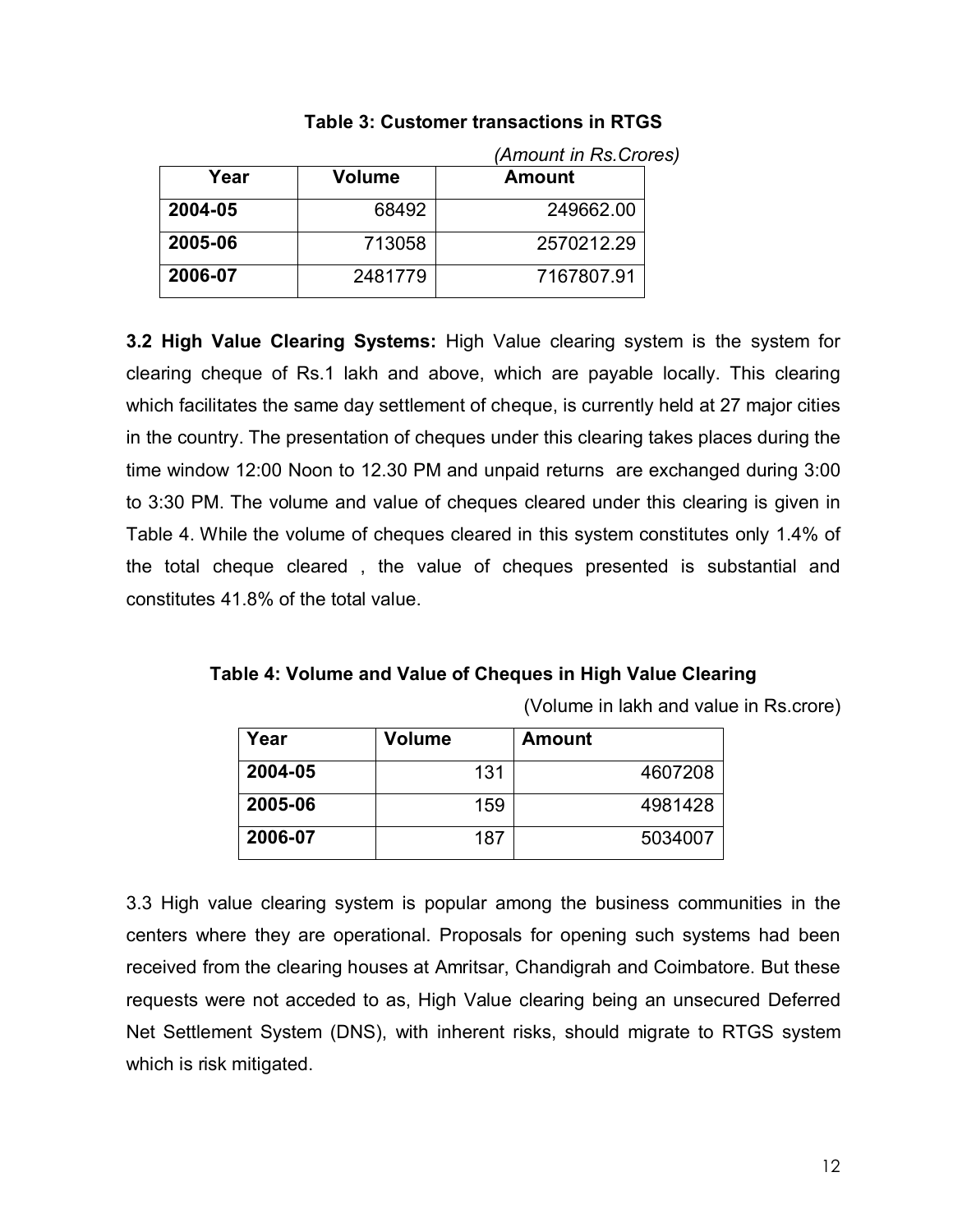3.4 The cost of processing cheques under High Value clearing is very high and banks are not in a position to pass on the expenditure to the customers. A few banks have been suggesting time and again for the closing down the High Value clearing; indirectly pushing the customers to adopt electronic payment culture. But Reserve Bank of India is of the view that, unless RTGS system is widely accessible and made cost effective, closure of High Value clearing would note serve the public good. Banks have been advised to educate their customers on the advantages of RTGS system, so that customers have a choice and willingly adopt the electronic modes of payments.

### **4. Choice of payment instruments.**

4.1 The adoption of new payment instrument depends upon the incentives the new mode provides to the customer. In the absence of incentives the customer prefers using the traditional modes to which they have been habitually attached, despite its inefficiency. The incentives could be, increase in customer convenience, cost savings etc. The main advantage of currency *vis-à-vis* other payments instrument are – its universal acceptance, immediate final settlement and zero cost to the payee for upfront payment. The dominance of cheque as a payment instrument again can be attributed to the cost advantage for the customers' vis-à-vis the existing electronic payment instruments, as well as the convenience of using a cheque as compared to making an electronic payment.

4.2 The inadequate response of banks to address this cost advantage is the main obstacle for migration of payments to newer modes of payment instruments. This despite the fact that banks spend high amounts on processing cash transactions which have not been quantified by most banks and the noticeable cost of Rs. 2/- paid by banks to the clearing houses for processing each cheque presented by the customer (other costs of transportation and processing not included).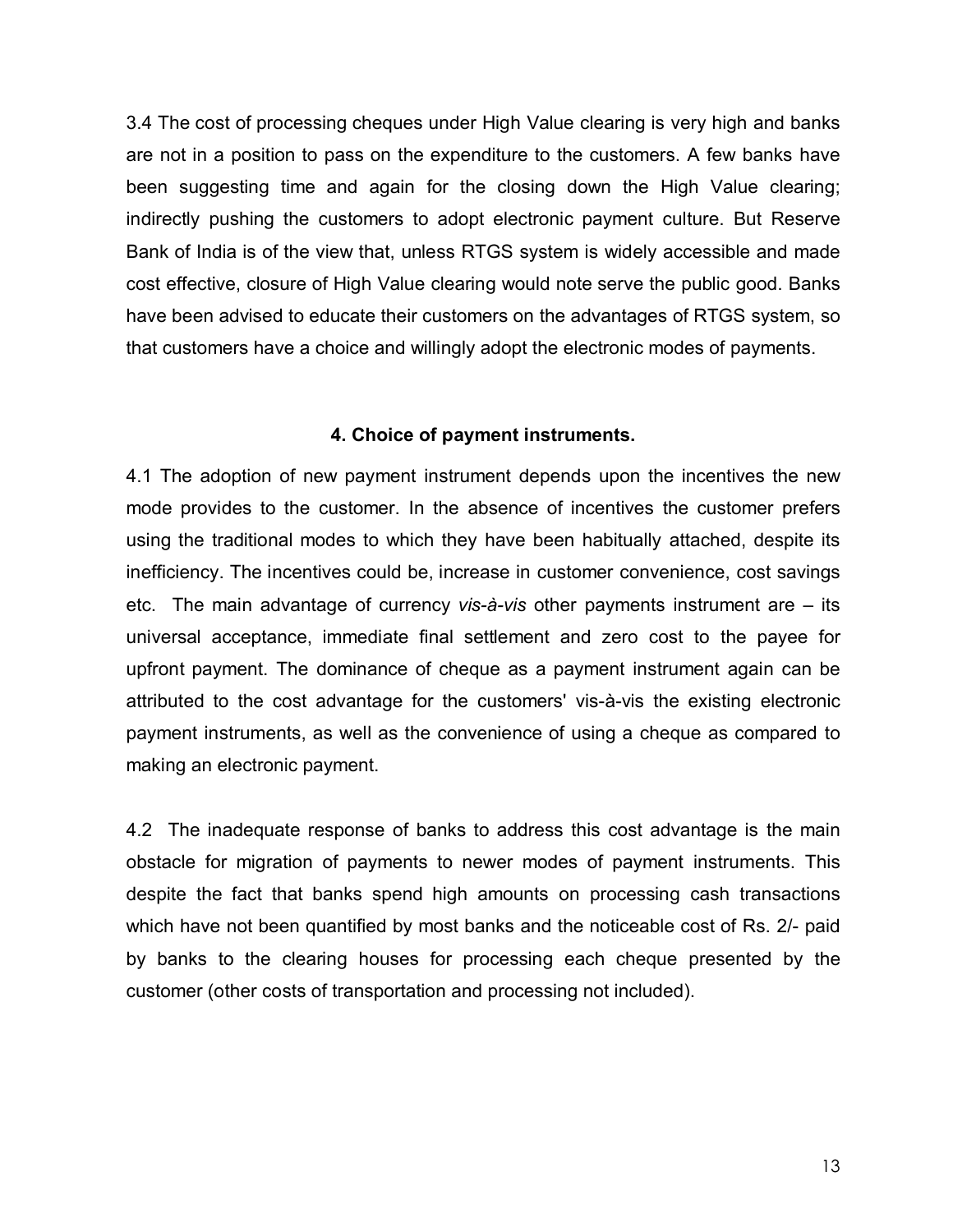4.3 While an argument can be made that the lack of infrastructure is what is impeding the wide scale adoption of new payment instruments, it is observed that, as a preferred mode of payment, cash continues to dominate the retail payments even in metro cities with well developed electronic payment infrastructure.

4.4 Theoretically, it can be stated that the choice of a new payment instrument depends upon the perceived utility and advantage of the payment instrument *vis-à-vis* the existing payments modes of the customer. The factors affecting the choice of a payment instrument can be classified under three main headings (i) Sociological (ii) Instrument specific issues and (iii) The service provider.

# **Sociological**

4.5 At the society level the choice of payment instruments can be attributed to (a) Infrastructure (b) Disposable income (c) Educational level and (d) Accessibility.

*4.6 Infrastructure*: New payment instruments require adequate infrastructure facilities. The lack of power, proper communication channels etc, can inhibit the growth of payment instruments. The shortage of power has been observed as one of the major factors for creation of payment infrastructure in remote areas. In the absence of power the cost for providing, power support for the systems were found to be un-economical.

*4.7 Disposable income*: The income of customers influences the choice of payment instruments. The low income customers prefer the use of currency for most of their payment needs. As the income level increases the utilization of other payment instruments increases. Higher income individuals prefer efficient modes of payments and shifting of payments to more efficient electronic modes are more noticeable in this segment.

*4.8 Educational level:* All new payment instruments leverage highly on technological developments taking place. In this respect it is observed that, technologically savvy individuals are faster in accepting new payment modes. The education level of customers would also determine whether they adopt electronic payments or not. Highly educated individuals are more likely to use newer electronic payment products.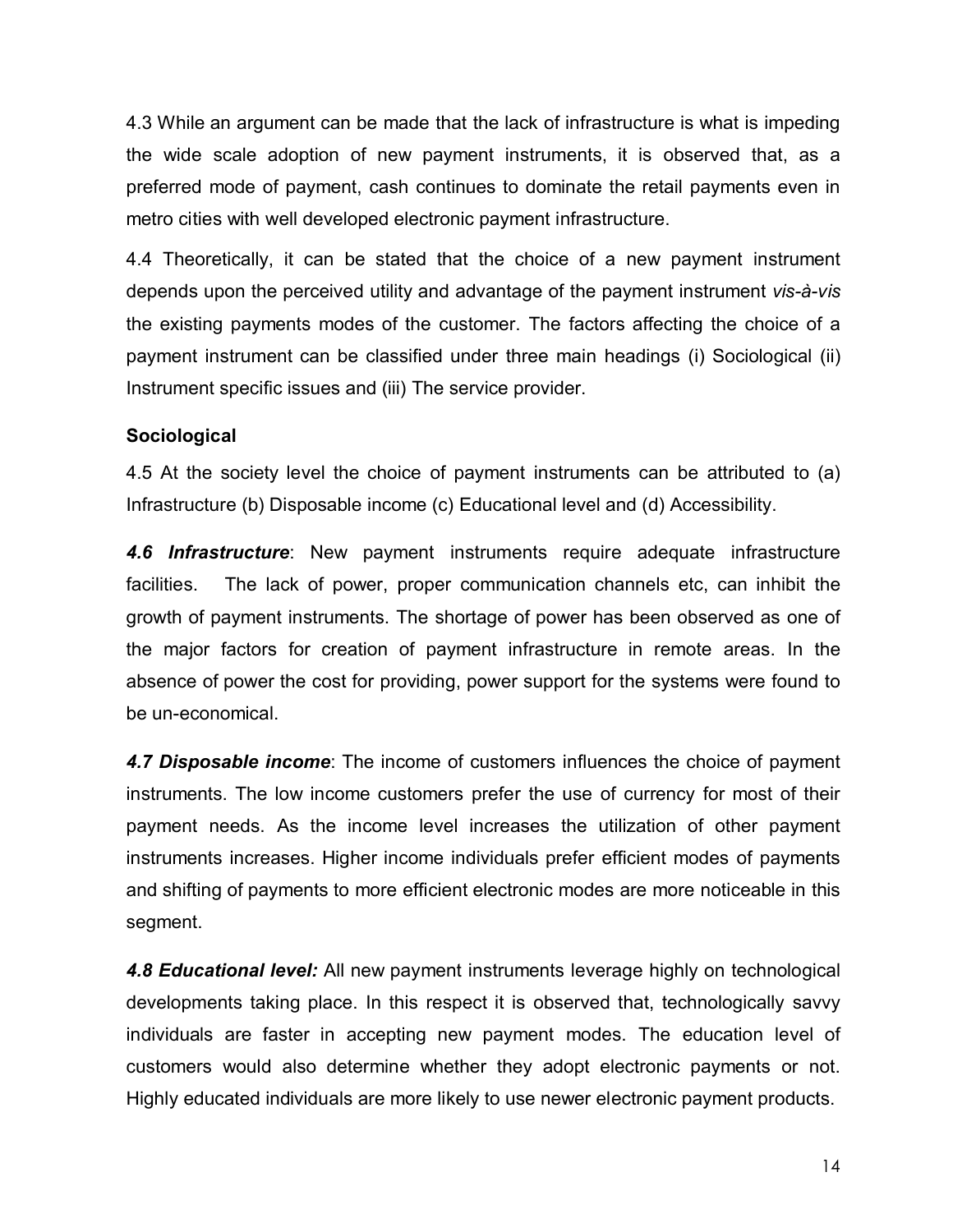**4.9 Accessibility***:* The ease of using the instrument also determines the migration to new payment instruments. The use of currency and cheques requires the physical presence at the point of payment or point of deposit. With the technology facilitated by new payment instruments it is possible to make payments using internet banking facilities or mobile banking facilities. The use of these facilities would again be determined by the education and income level of the customers. Nevertheless, even for these customers, this ease and convenience of usage would be a deciding factor in migration to new payment modes.

# **Instrument Specific Issues**

4.10 On payment instrument level the factors which determine the choice of a particular instrument can be classified as (a) Cost, (b) Security (c) Acceptability and (d) Type of payments.

*4.11 Cost*: From the perspective of individuals, currency is the cheapest mode of payment instrument. Being the legal tender it has relatively lowest cost to the payee for upfront payment (cost would be involved when the payment has to made at a particular location). Next to currency, for local payments cheque have no cost to the customer. The only cost involved would be the cost of maintaining funds in the accounts (collection of outstation cheques would involve costs). Migration to any new payment mode by customers would be based on their assessment of the incentives of the new instruments vis-à-vis their existing payment modes. A higher transaction cost in comparison to their advantages would dither away customers from opting from new instruments.

4.12 The cost of using a payment instrument includes the service charges and the cost of carrying out a transaction include, the cost of transportation, opportunity cost etc.

**4.13 Service Charges**: Services charge constitute the charge levied by banks on their customers who avail payment services. Since 1999, when the practice of Indian Banks Association (IBA) fixing the benchmark service charges (which IBA had started prescribing from 1994) on behalf of the member banks was discontinued, the decision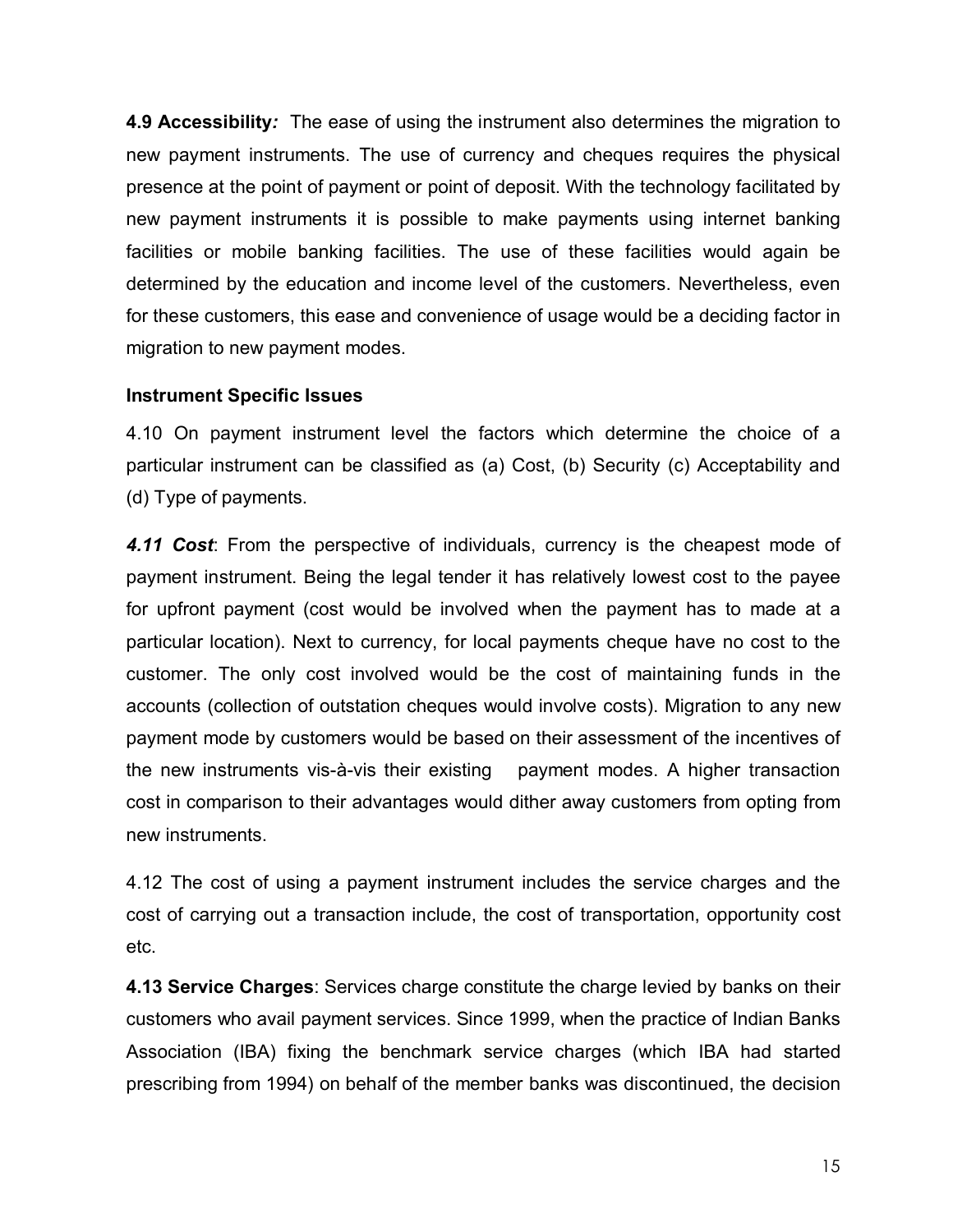to prescribe the service charges was left to the discretion of the Boards of individual banks. Banks were then advised that, they should ensure that the service charges were reasonable and were not out of line with the average cost of providing the services and the customers with low volume of activities were not penalized. Presently the Reserve Bank has prescribed the levying of service charges only for cheque clearing operations. An amount of Rs.2/- is collected per paper instrument (Re.1/- each to be collected from the collecting and paying bank) cleared by the MICR Cheque Processing Centres. In case the paper instruments are processed manually, the clearing houses are required to add up all the expenditure incurred and then recover them from the members (banks) of the respective clearing houses. The levying of cheque collection and electronic payment processing charges by banks from customers is left to the respective banks. But it was observed that instead of prescribing judicious charges a number of banks levy heavy fees for the use of electronic payment systems like RTGS / NEFT/ ECS systems.

4.14 The Reserve Bank has been receiving complaints / representations from customers stating that banks often levy unreasonably high service/user charges and enhancement of these charges takes place without prior intimation to the customers. Many of the service charges are not disclosed upfront to the customers. There are also complaints regarding high charges for issue of cheque books and cheque collection charges. In the absence of any incentives, the migration of customers to electronic mode of payments was very slow.

4.15 To encourage the movement to payments to safer and more efficient electronic payment modes the Reserve Bank waived its service charges on all electronic payment platforms being provided by it to banks. Accordingly the service charges levied by Reserve Bank on banks for use of RTGS / NEFT / EFT / ECS services have been waived till the end of March 2008 (earlier the waiver was up to the end of March 2007).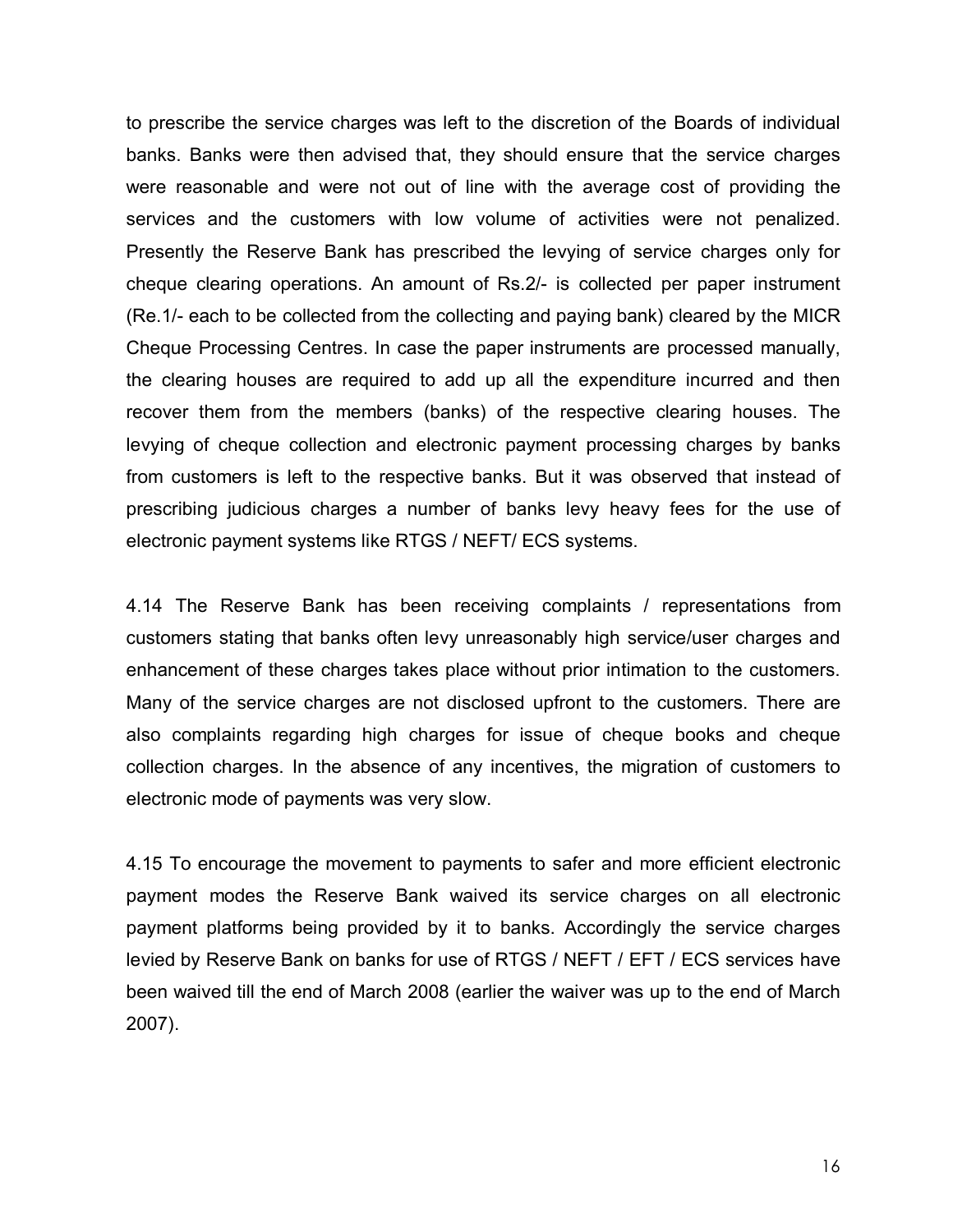4.16 The Reserve Bank in order to ensure fair practices in banking services has issued instructions to banks making it obligatory for them to display and continue to update, in their offices/branches as well as on their websites the details of various service charges levied by them. Further, in 2005, Reserve Bank collected the details of service charges being levied by banks for various electronic payment services from banks and placed them on RBI website so that the general public can have comparison of the charges being levied by different banks and the resulting competition would bring down the service charges.

4.17 The Reserve Bank of India also took the initiative in setting up the Banking Codes and Standards Board (BCSBI). It is an autonomous and independent body, adopting the stance of a self-regulatory organization in the larger interest of improving the quality of customer service by the banking system in India. Banks register themselves with the Board as its members and provide services as per agreed standards and codes. The Board in turn, monitors and assesses the compliance with codes and standards which the banks have agreed to.

*4.18 Credit cards and Debit cards*: In case of Credit Cards and Debit Cards there is no visible charge on the customer for use of cards at merchant establishments. Charges are levied directly on customers only at few locations like petrol stations etc and for cash withdrawal at ATMs. In all other cases, charges levied by banks have been for the credit availed (beyond the due date). In credit cards and debit cards the Interchange fees - the charge paid by the merchant are an integral part of the pricing structure of credit and debit card transactions. As this fee is levied on the merchant establishment there is differential cost for the merchant for payment received by cards or cash. This serves as a disincentive for merchants to encourage payments by cards. This was observed as the reason why the use of cards for purchase of valuable items and white goods continue to be discouraged by the merchants; if payments are made by cards the interchange fee is recovered from the customer. This is because, in case of larger value purchases, the merchants find it un-remunerative to absorb this interchange fee.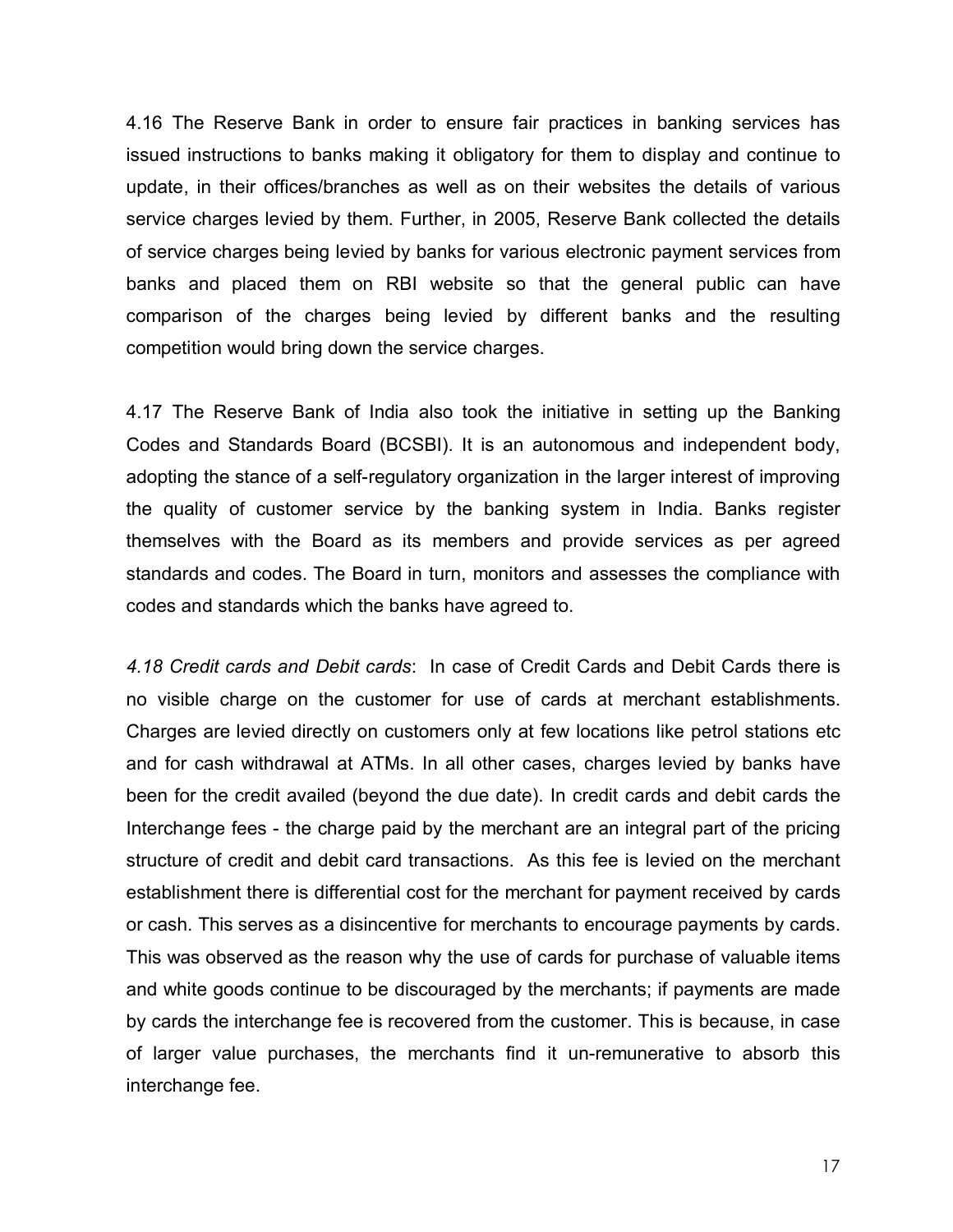4.19 The interchange fees in most countries are set by credit and debit card networks except in Australia, where the central bank has been regulating interchange fees.

**4.20 Security:** Security will address the issues relating to confidence, with specific reference to the users of these systems. Security of the instrument is of paramount interest in ensuring the confidence of the customer for use of the instrument. The payment systems like NEFT and RTGS ensures this by the use of Public Key Infrastructure (PKI) based security arrangements.

4.21 The frauds related to credit cards and debit cards had been a matter of international concern. The issuers of credit cards and debit cards were ensuring the security of the transactions undertaken using these instrument by encryptions. To further ensure further safety of transactions undertaken using cards, the card issuing companies have adopted chip based cards.

**4.22 Acceptability:** The point of acceptance in case of cheques, RTGS, NEFT and ECS would be the bank branches providing these facilities. While cheques are accepted at all bank branches in the country, extending the availability of NEFT and RTGS depend upon the technological level of the banks. While the reach of payment systems like RTGS and NEFT has expanded to cover more and more bank branches, their further expansion is limited by the presence of bank branches.

4.23 In case of credit cards and debit cards, the number of point of sale terminals in India (3.5 lakh) is very less compared to the retail locations and population of the country.

**4.24 Type of Payments:** The type of payment also decides the preference for a payment instrument. Currency continues to be the most preferred mode of payment for micro payments. While RTGS is mainly used by the large value transactions, NEFT is used for low value payments. Cheques continue to be a preferred mode of payment which is issued by individuals and trades for their payment obligations. The advantage of cheque vis-à-vis other payment instruments is that they can be issued for any denomination, with no cost to the issuer(local issuance). Some banks have facilitated the use of NEFT for all small value transactions, by offering these services free of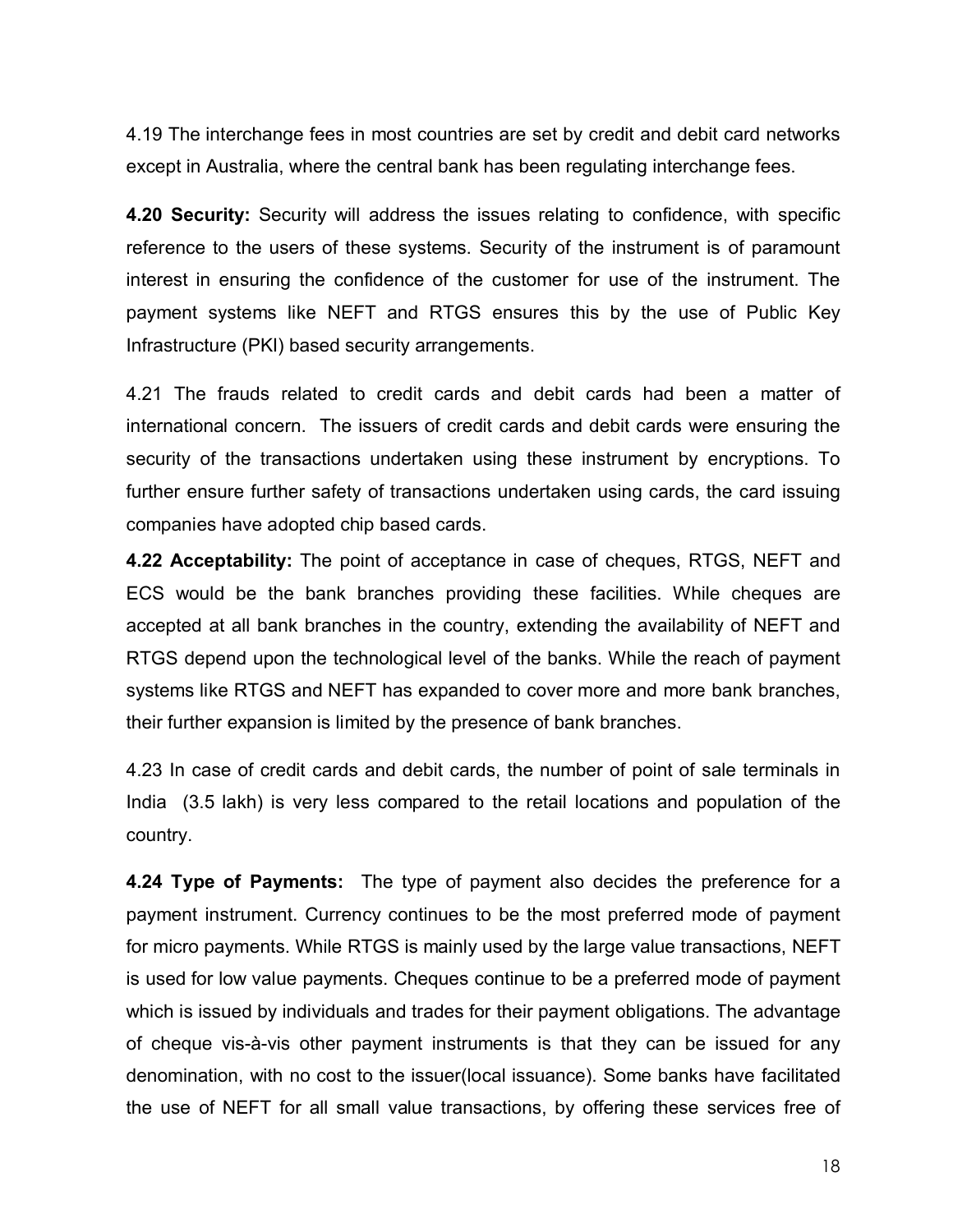cost. The migration to these modes would depend on the issues like infrastructure and accessibility of payment modes. While credit cards and debit cards are retail payment instruments, the use of these instruments for micro payments are often discouraged at the point of sale.

4.25 ECS (Credit and Debit) is the most appreciated electronic payment mode. Its utility for bill payments (ECS Debit) and direct credit of salary, dividends etc (ECS credit) has brought in efficiency and reduced the burden of both individuals and trade and industry effecting these payments.

# **Service Provider:**

4.26 Banks are the main providers of payment services to the customers in India. They provide the payment instruments i.e. cheques, payment cards and electronic payment facilities. Clearing and settlement services are also provided by banks. As a result the banks can be said to have a monopoly of the payment services available to the customers.

4.27 At the service provider level the factors which affect the choice of payment instruments can be classified as (a) Marketing (b) Level of technology (c) Competent employees, (d) Last mile connectivity and (e) Customer service.

**4.28 Marketing:** Awareness of a payment instrument would depend on the marketing campaigns of the service providers. The marketing campaigns educate the customers on the advantages, convenience and safety of the payment instrument. The level of transparency of the campaigns and the confidence gained by the customers during the campaign would facilitate large scale migration to these payment modes.

4.29 A example in this context would be the rapid growth of ECS facility. Till 2005 the growth in ECS had been stagnant, subsequent to the formation of the Department for Payment and Settlement Systems in RBI, wide scale campaigns where undertaken. This is reflected in the large growth rate reflected in this segment.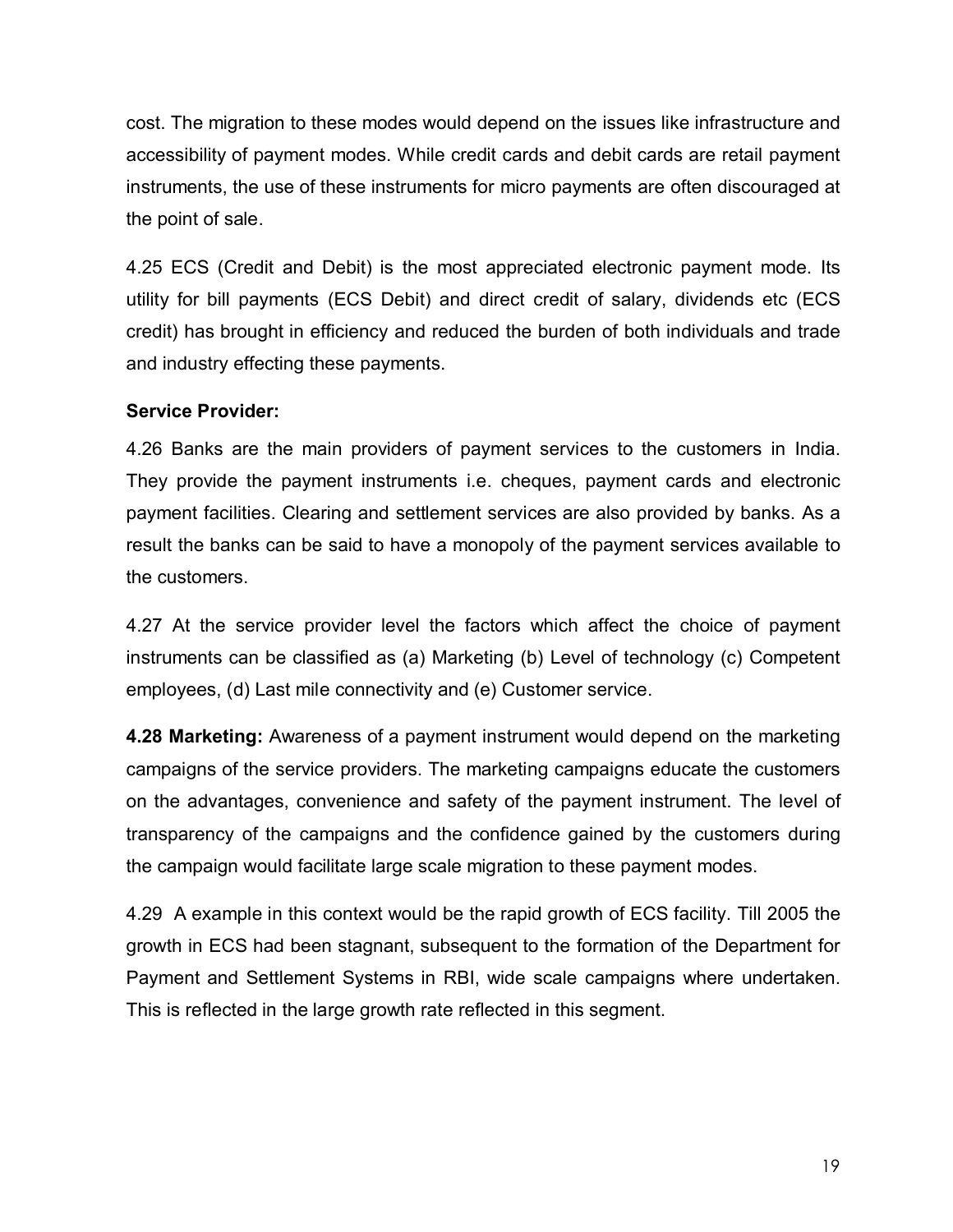**4.30 Level of Technology:** The level of technological adoption in the banks would also decide the level of promotion of new payment products by banks. Banks which have implemented Core Banking Solutions are observed have provided the customers multiple delivery channels like ATMs, internet banking and mobile banking systems for initiation and receipt of payments. Substantial usage of new payment instruments are observed in these banks. These banks have also recorded cost savings from the migration of payments to electronic modes from the traditional cash and cheques.

**4.31 Last mile connectivity**: Last mile connectivity is an important aspect for use of electronic payments. Last mile connectivity for outward electronic transactions, particularly when the destination bank branch is not networked, the data is sent manually from service branch of receiving bank to the destination branch. In case of non-networked bank branches, the first mile connectivity can also be a source of constraint. In such cases when a customer initiates a transaction, the data is sent manually to the relevant service branch of respective bank. The data entry in the system is done thereafter at service branch. The delay in this process creates uncertainty in the payment process and discourages switchover to electronic modes of payments.

**4.32 Competent employees:** Competency of employees manning the public interface arrangements of the banks is a critical factor in encouragement of new payment products. While marketing can encourage customers to attempt new payment instruments, it is necessary that all the banks branches brought on to the electronic payment platforms are adequately manned by trained employees. It would be the responsibility of these employees to ensure that the payments are processed seamlessly. Inadequately trained / motivated employee can lack the confidence to operate the new systems and therefore may not encourage the use of new payment instruments in their interactions with bank customers.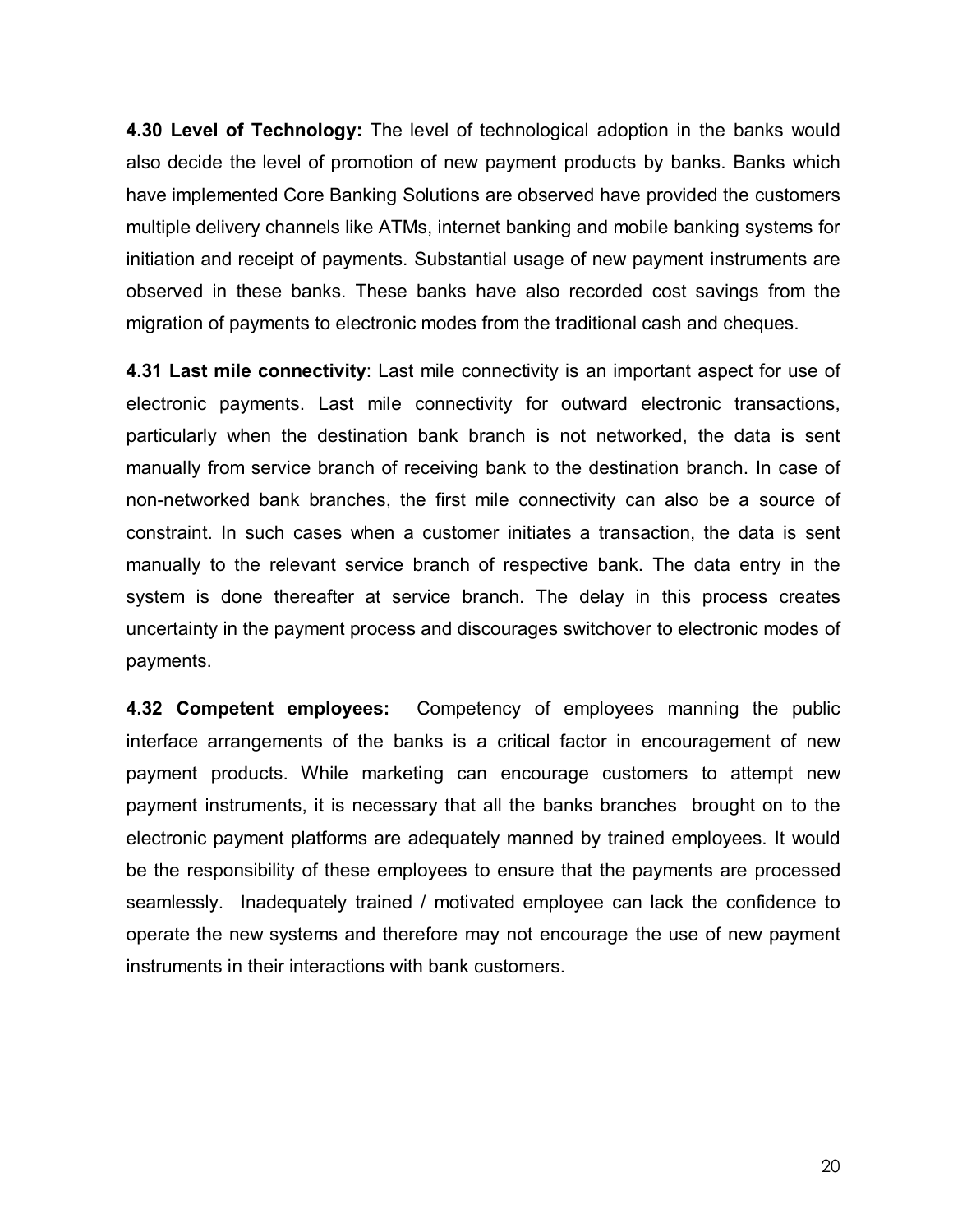4.33 It is observed that while banks are have been increasing the coverage of their bank branches under electronic payments, informed and trained staff are often available only at the large volume centers.

**4.34 Customer Service:** The customer service is the main stepping-stone of any service industry. The payment systems are no exception to this. Customer services include (1) service level at the point of service (2) information dissemination and (3) grievance redressal. For gaining the confidence of a customer it is necessary that the service providers address these issues adequately.

*4.35 Customer Service level at the point of service*: The customer service at the bank counters is the most important point which would weigh the preference of new payment instrument against the payment mode the customer is familiar with. The employees manning these counters have to be well trained to satisfy the doubts and queries of customers so as to enhance confidence in the new system.

**4.36** *Information dissemination*: "With the advances in technology, financial institutions have been able to offer innovative products that are increasingly diverse but also increasingly complex. While this has expanded consumer' access to credit and their options, it also presents a challenge in ensuring that consumer disclosures about those more complex products are effective. To be effective, disclosures must give consumers information at a time when it is relevant, and in a language they can easily understand. The information must also be in a format that allows consumers to identify and use the information that is most important to them"<sup>2</sup>. Service providers should disclose adequate information for the public take informed decision on the new payment instrument. Information disclosure should include – the service charges, time line of effecting payments, penalties for non availability of funds in the accounts, reimbursements for deficiency in services etc. This information should be communicated to the customers in clear, unambiguous manner.

 $\overline{a}$ 

<sup>2</sup> Testimony of Mr. Randall S Kroszner, Member of the Board of Governors of the US Federal Reserve System, before the Committee on Financial Services, US House of Representatives, Washington DC, 13 June 2007.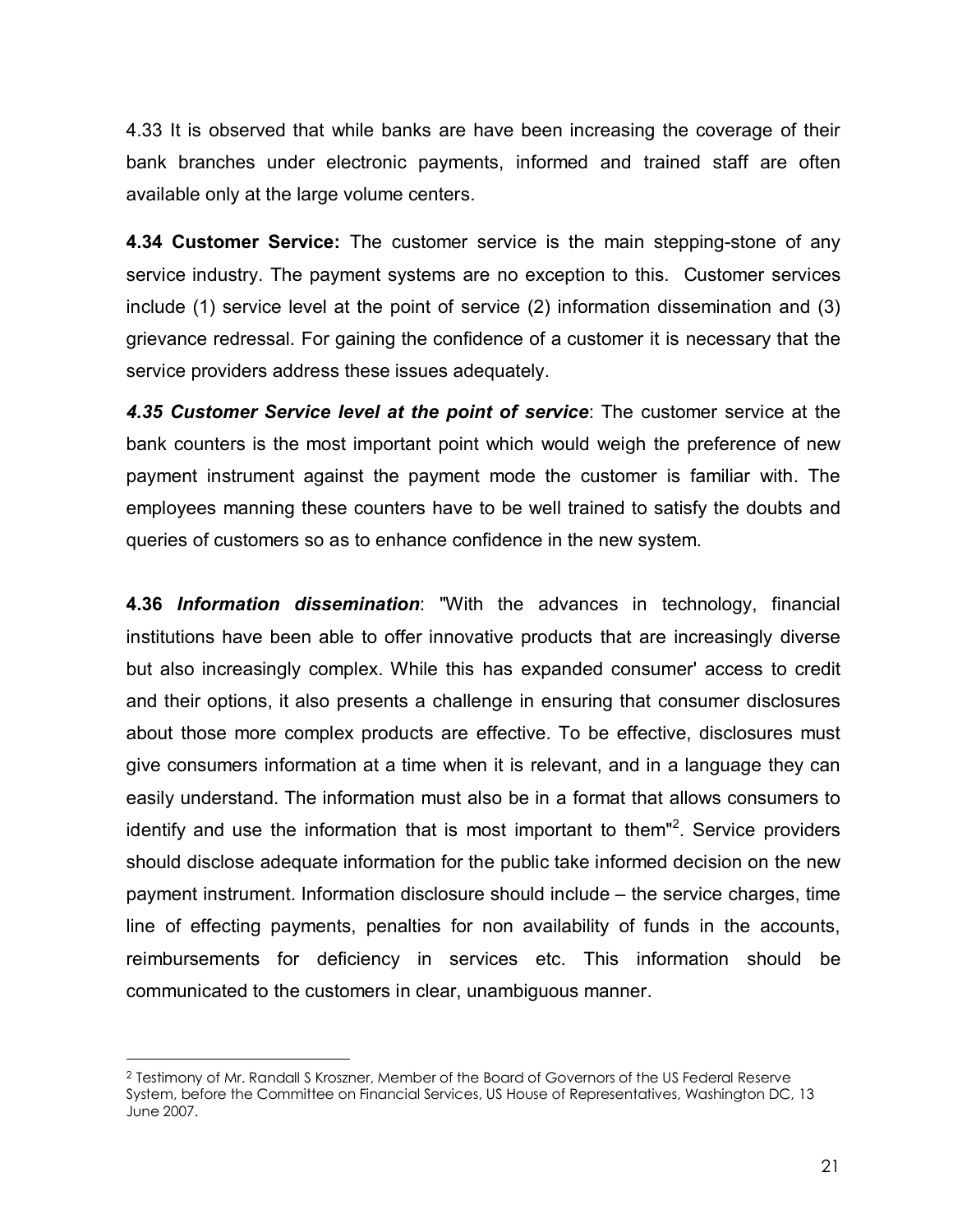4.37 Service providers should also facilitate providing access to customers of their data requirement on the transactions for maintenance of records etc.

**4.38 Grievance Redressal***:* As in any customer oriented industry, the payment services would also have customer service related issues. The availability of an appropriate customer redressal facility which addresses the customer grievances promptly and efficiently would increase the confidence of the customers in the system. The majority of the complaints received by Reserve Bank of India, point to the fact that, most banks do not have effective grievance redressal systems.

### **5. Customer feedback.**

5.1 With the stabilization of the major payment initiatives of Reserve Bank like the RTGS systems and NEFT systems, and the growth observed in the new mode of payment instruments it was felt that, further developments in the area need to be carried out taking into consideration the views of the ultimate customers. In this connection Reserve Bank carried out a survey to ascertain the views of the banking industry, trade and industry, and consumer organizations. During the survey questionnaires were send to these orgainsations and their feedback were collected.

5.2 Through the survey we sought the views on (a) How the customers view the charges in payment system area in the country during the last three years. (b) The role of banks as the payment service providers in encouraging the migration to new payment modes, (c) saving in cost and time and resulting from the new payment modes (d) the effect of improvements in payment mode on the organization and (e) suggestions on improvements improvement in the payment instruments. The views feedback received are summerised below.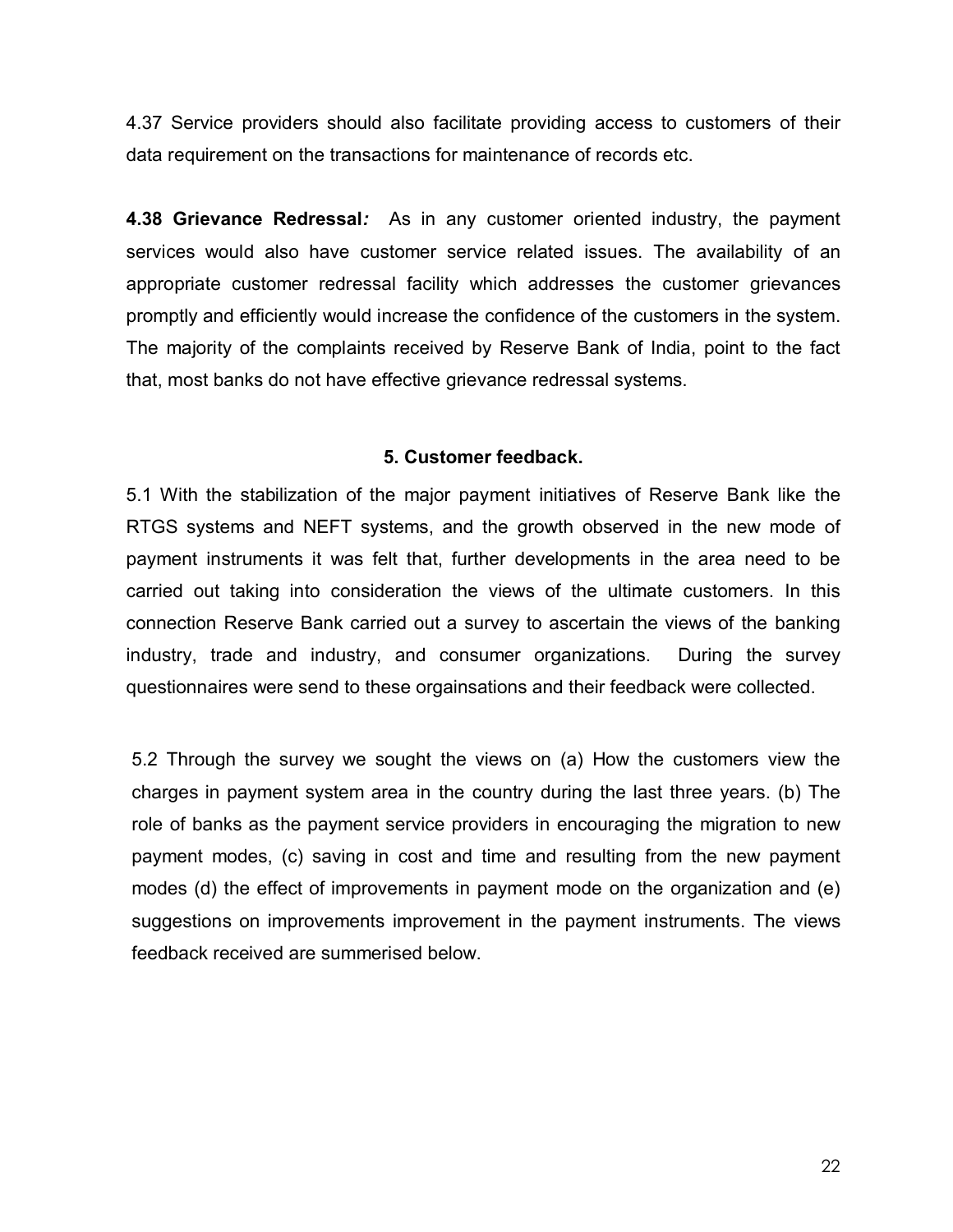### **Trade and Industry**

5.3 At an institutional level, the selection of a particular mode of payment depends largely on the profile of customers, nature of payments and internal processes at institution. While most institutions were using a mix of paper and electronic mode of payment for effecting their payments, an increasing trend of usage of electronic modes of payments is being observed. Institutions with higher level of adoption of technology were more forthcoming in migration to electronic payment instruments. A major proportion of large and MNC clients, financial institutions have emerged as early adopters of electronic payment systems.

5.4 One reason for this migration to electronic modes of payments has been the development of net-banking based product which are offered by banks to their customers that enable them to initiate such transactions from their office / Enterprise Resource Planning (ERP) systems. Further, banks offering these services were able to provide payment services as part of a bundle of service being offered by banks to these institutions, hence reducing the cost of transactions to these institutions.

5.5 The use of a particular payment instrument also depends on the nature of payments. In electronic mode of payments most large corporates prefer RTGS mode of payment for instant and large payments and NEFT for low value transactions for their day to day payment obligations. The use of ECS for making dividend payments, vendor payments, salary payments etc are increasing. The use of ECS has reduced paper work and increased speed of transfers adding to business growth as well as increased customer convenience /satisfaction. Paper based instruments are still used by industries for making statutory payments.

5.6 The impediments to migration of payments to electronic mode are the level of adoption of technology / internal systems, cultural factors and lack of information. Institutions which are technologically not savvy enough to use electronic payment methods show reluctance in migration to electronic modes of payments. Many institutions that have been used to use of paper based instruments display inertia for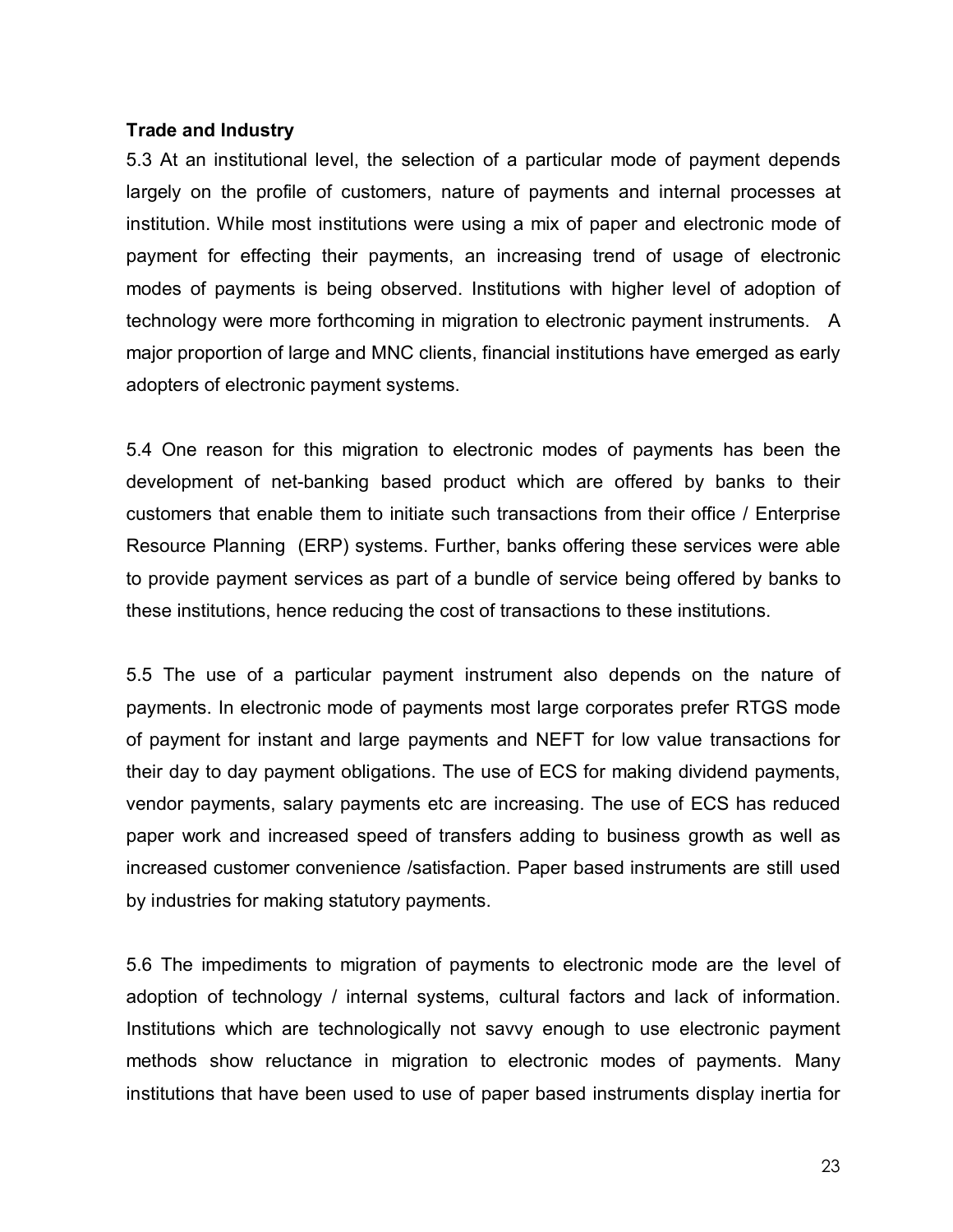change citing the requirement of extensive changes in their existing internal systems, which are running fine, to new systems, which would also involve the cost of migration.

5.7 The trade and industry where appreciative of the developments in the payments systems area in the recent years. They acknowledge that their migration to new modes of payments processing was supported and guided by their bankers. Further, in most cases, the industries that have successfully migrated to new electronic modes of payments, where successful in migrating their vendors to accepting payments in electronic modes, hence bringing in efficiency to their whole processing cycle. These industries have also experienced definite savings in payment processing expenses (saving in stationery, postal/courier expenses and other charges).

### **Individual customer transactions.**

5.8 At the individual level, the educational - technologically savvyness, service charges and security of the payment instrument determines the preference for payment instruments. Individual customers mainly use payment instruments for utility payments, payments for purchases and remittances. For utility payments the migrations from cash to cheques have been the trend. The acceptance of ECS(debit) for making these payment have also been increasing.

5.9 The continuing favor for use of cheques are attributed to – familiarity, convenience, ease of access, simplicity of use, control on payments, easy peer-topeer payments, control over float and flexibility to deposit.

5.10 For normal purchases, the most acceptable modes of payments in India after currency, have been credit cards. The use of debit cards for such payments has not yet picked-up. Debit cards are used more for cash withdrawals at ATM cards.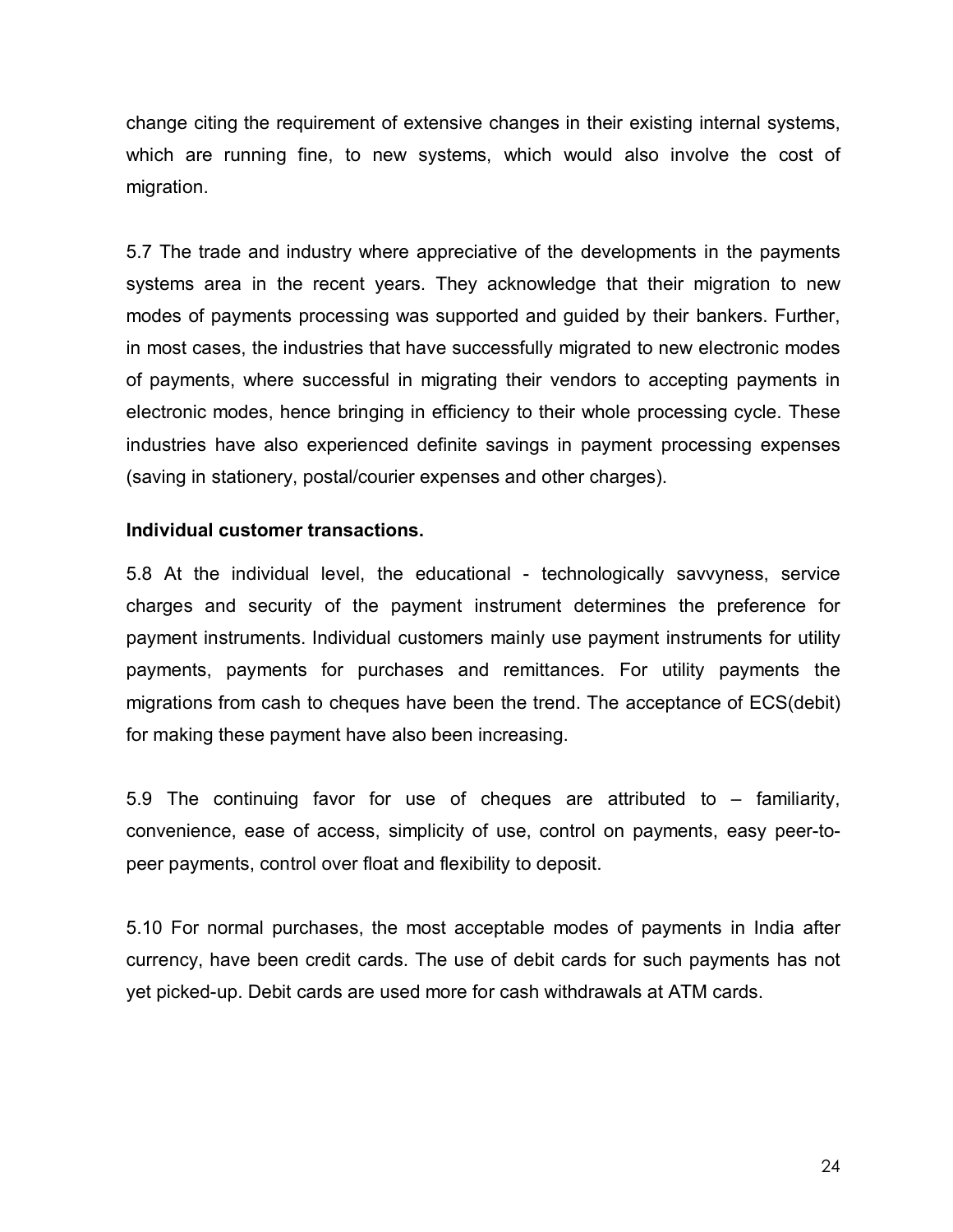5.11 One of the widely appreciated electronic modes of payment by individuals is the ECS (Credit) system. This system facilitated the direct credit of dividends, interest payments, Mutual Fund redemptions etc. The system also facilitated the direct credit of salary to the accounts of their employees. The direct credit of salary to the accounts has also led to the increasing usage of ATMs for cash disbursal.

5.12 The increase in consumer culture can be stated as the reason for increase in number of credit cards being issued. Though banks started issuing debit cards subsequent to the issuance of credit cards, the number of debit cards outstanding far exceeds the number of credit cards issued.

5.13 Though the banks have been helping the consumer for shifting from paper based modes to electronic mode of payments, further efforts are still required in this particular area. The changes required include the change in the mindset of the bank employees.

# **Feedback of banks**

5.14 The Feedback of banks were collected to assess their role as participants in the payment systems introduced by Reserve Bank and their role as the providers of payment systems to the public.

*5.15 Participants in payment systems***:** As participants in the payment systems the banks were appreciative of the introduction of RTGS system. With the introduction of this system the systemic risk aspect of Inter-bank payments where mitigated. Further, as the system facilitated intra-day transaction to transaction settlement, the banks could act with certainty on the funds received. This facilitated better liquidity management.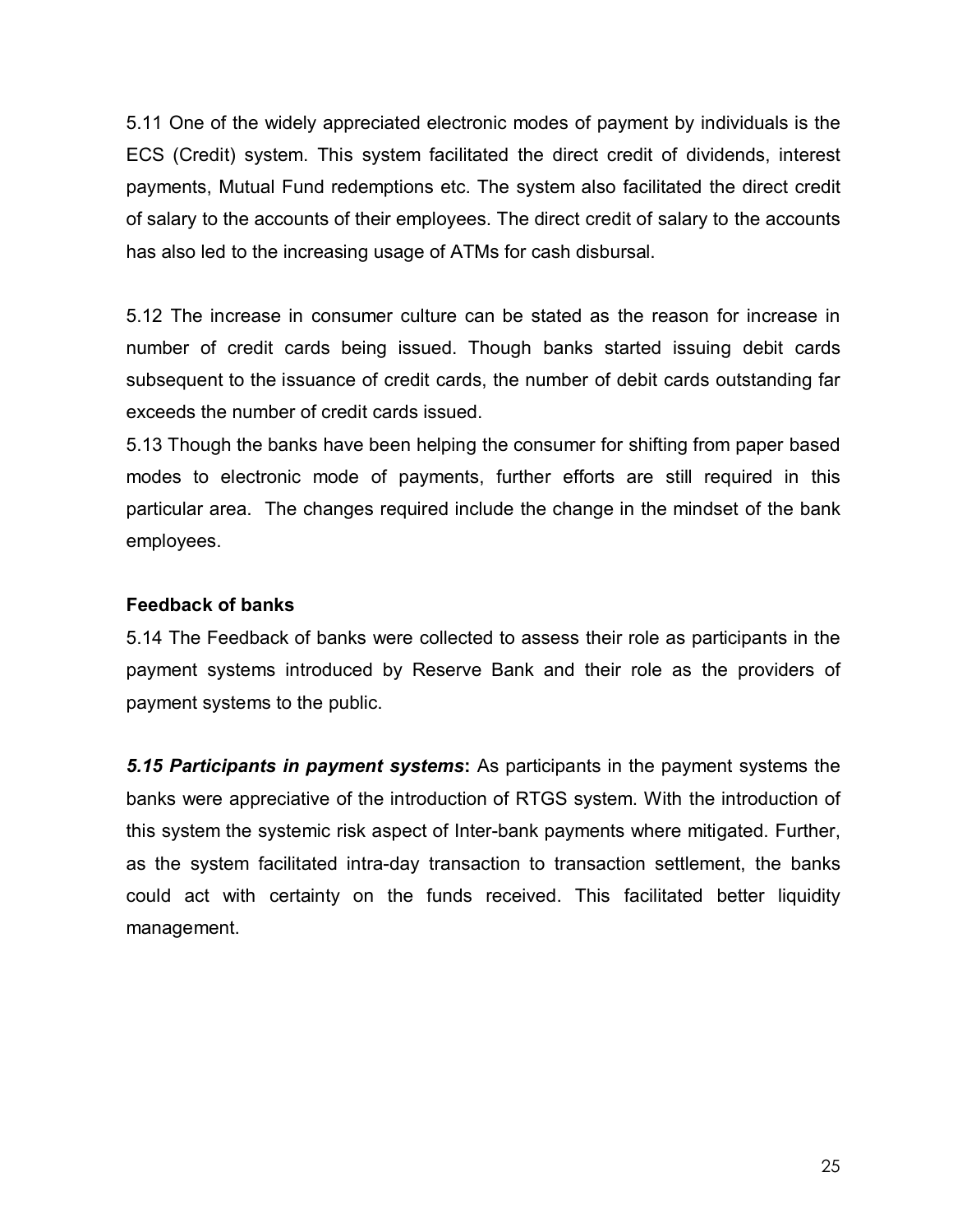*5.16 Providers of payment systems***:** As providers of payment systems the technosavvy banks could facilitate the migration of more and more customers to new payment modes. They introduced new delivery channels, which where aligned to the payment systems like RTGS and NEFT hence given the customers the facility to initiate payments form their homes.

# **6. Recommendations / Suggestions**

6.1 The feedback received included a number of suggestions / recommendations. These suggestions/recommendations included the need for (a) Awareness campaigns, (b) Customer service, and (c) Transparency in cost, increased coverage and need for regulatory changes.

*6.2 Awareness campaigns*: Lack of adequate awareness of the payment products was one of the factors inhibiting the growth of electronic payment in the country. It was suggested that Reserve Bank carryout awareness campaigns through various media for promoting public/corporate use of electronic payment products.

6.3 Banks on their own may also carryout campaigns to promote electronic payment products. They can educate the customers who approach them for issue of drafts and payment orders to use NEFT / RTGS for remittance of payments. Banks may also encourage their customers, to use their debit cards at merchant locations. This information can be disseminated through their branches, ATMs, newspaper advertisements etc.

**6.4 Customer service:** The need for trained bank employees at the bank counters where highlighted in the feedback. The service rendered to the customer at the bank counter would decide the acceptance of the new mode of payment. It was suggested that banks may be advised to have only well trained employees at the counters.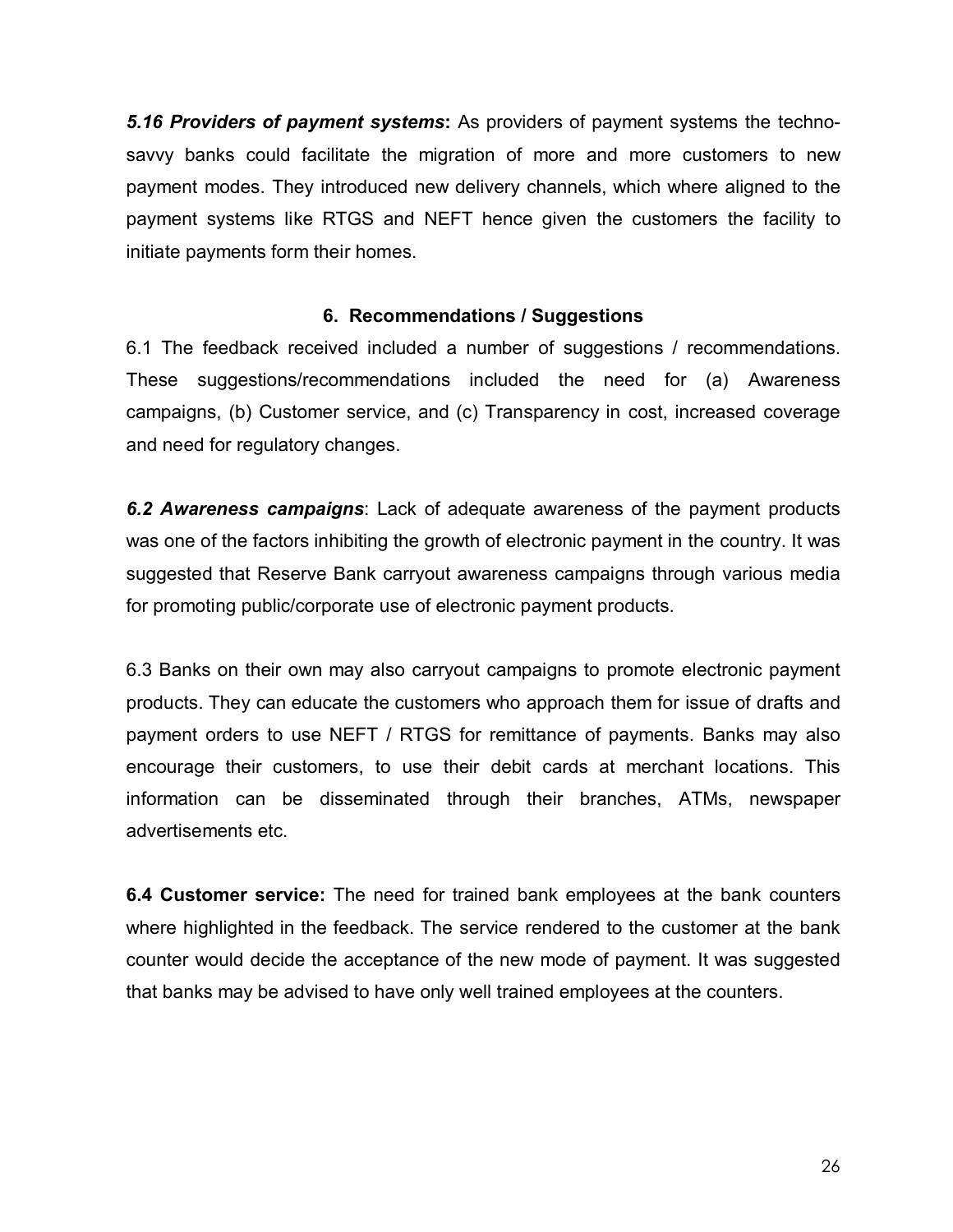6.5 It was further pointed out that while many banks have been active in promoting payment instruments, they do not have a proper arrangement to address customer grievance. It was suggested that grievance redressal mechanisms should be available at branch level and should be manned by competent and helpful staff.

6.6 On deficiency of service, it was pointed out that, while banks where prompt in recovery of charges for any balance shortfall, delay in payments etc. the customers where not being compensated for the same short fall on the banks part, in spite of Reserve Bank instructions. The customer where compensated only if the customers made such request to the banks.

6.7 On the customer facilitation services such a tele-banking facilities extend for credit card related queries, it was pointed out that, while the menu available in these service addressed the routine queries, the access to tele-banking officials often involves tedious process.

*6.8 T***ransparency in cost**: The need for transparency in service charges and other charges related to payment systems where highlighted in the feedback. On credit cards and debit cards the need to reduce quantum of surcharge levied on merchants where highlighted. It was expressed that, the high surcharges, serve as disincentives for the promotion of these payments by merchants.

*6.9 I***ncreased** *Coverage*: It was expressed that while the payment infrastructure have improved in the reach, the requirement to include all banks in the payments system loop and the need for increasing the coverage of the branches was also highlighted. It was suggested that the existing EFT mode of payment may not be discontinued till a significant number of banks branches at the existing EFT centres are covered under NEFT / RTGS network. While use of credit cards have proliferated in metros and tier I cities, their acceptance at smaller cities are not widespread. It was suggested that banks may be encouraged to provide incentives to merchants at these cities for improved acceptance of cards at merchant locations.